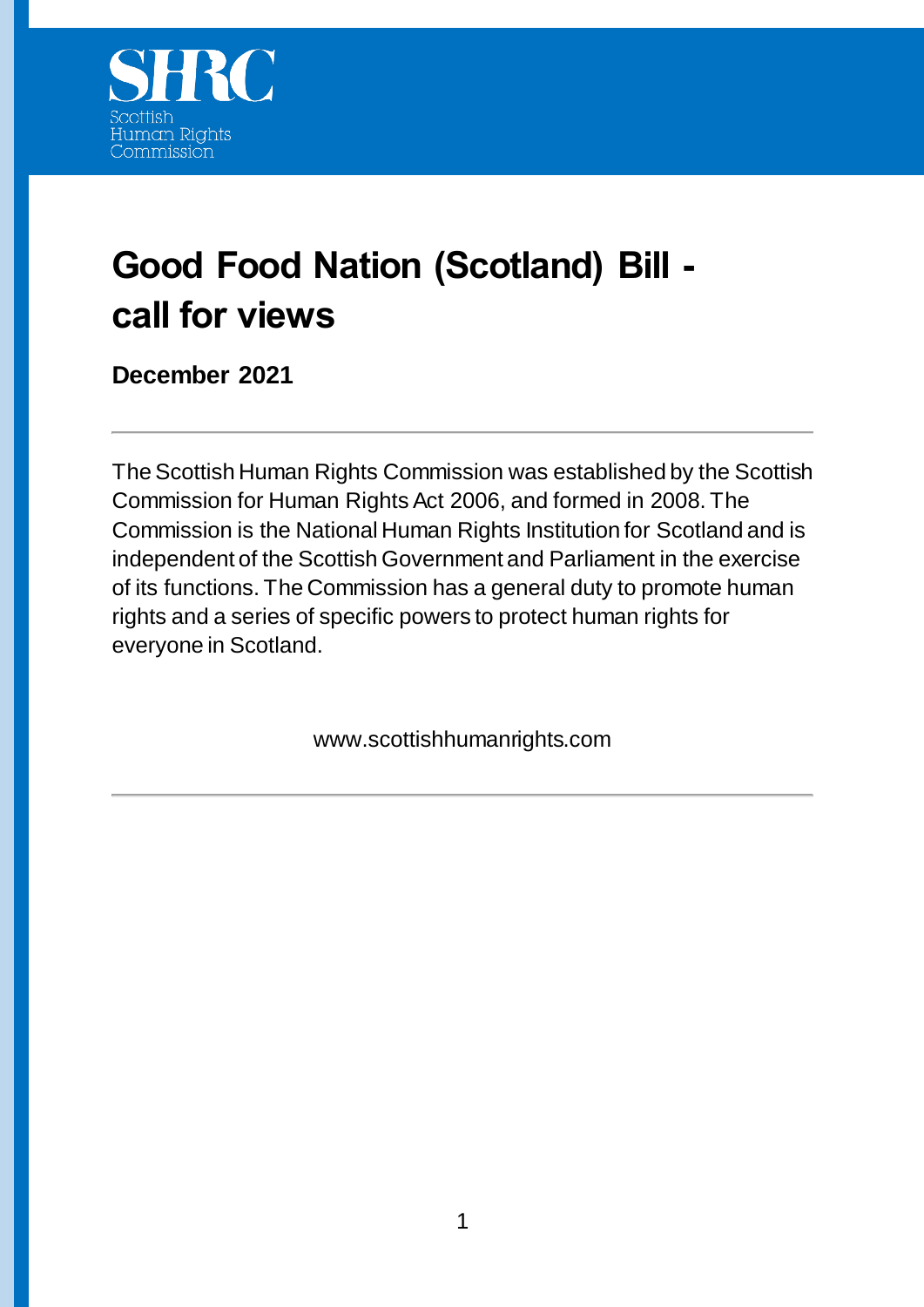# **1. Introduction and Executive Summary**

We note that the Rural Affairs, Islands and Natural Environment (RAINE) Committee is scrutinising the [Good Food Nation \(Scotland\)](https://www.parliament.scot/bills-and-laws/bills/good-food-nation-scotland-bill/overview)  [Bill](https://www.parliament.scot/bills-and-laws/bills/good-food-nation-scotland-bill/overview) and welcome the opportunity to offer views on the draft legislation.

Over the past decade, discussion of food policy and legislation has increasingly been cast in the language of human rights. In 2021, the case for developing a food system which upholds human and environmental rights has never been so strong.

Work towards Scotland becoming a Good Food Nation goes back to at least [2014](https://webarchive.nrscotland.gov.uk/20210424070640/https:/www.gov.scot/publications/recipe-success-scotlands-national-food-drink-policy-becoming-good-food/pages/2/) and the Commission welcomes the Scottish Government returning to this important work. The ambition of a good food nation is for a just transition to a fair, healthy and sustainable food system. This is critical for the realisation of the right to food, as well as fulfilment of other aspects of the right to an adequate standard of living, the right to health, the right to a healthy environment and equality.

Currently, interdependent and intersecting issues that relate to food are dealt with in policy silos, for example: agriculture; health; waste; the environment; planning; transport; poverty; public subsidies; access to land; education; nutrition; inequality; affordability; adequate food preparation facilities and fuel. Framework legislation could help to address this, encouraging and requiring that policies be set taking full account of all relevant issues and that those responsible for particular areas of policy work together. The Bill as introduced will not achieve this.

The Commission has already contributed to this discussion, including through a [detailed response to the 2019 consultation on the Good](https://www.scottishhumanrights.com/media/1845/good-food-nation-shrc-consultation-response-final-4-april-2019.docx)  [Food Nation proposals,](https://www.scottishhumanrights.com/media/1845/good-food-nation-shrc-consultation-response-final-4-april-2019.docx) which should be read along with this submission. The 2019 consultation followed extensive public participation facilitated by organisations such as Nourish Scotland, and the Commission held a workshop with people with lived experience of food insecurity, the results of which were documented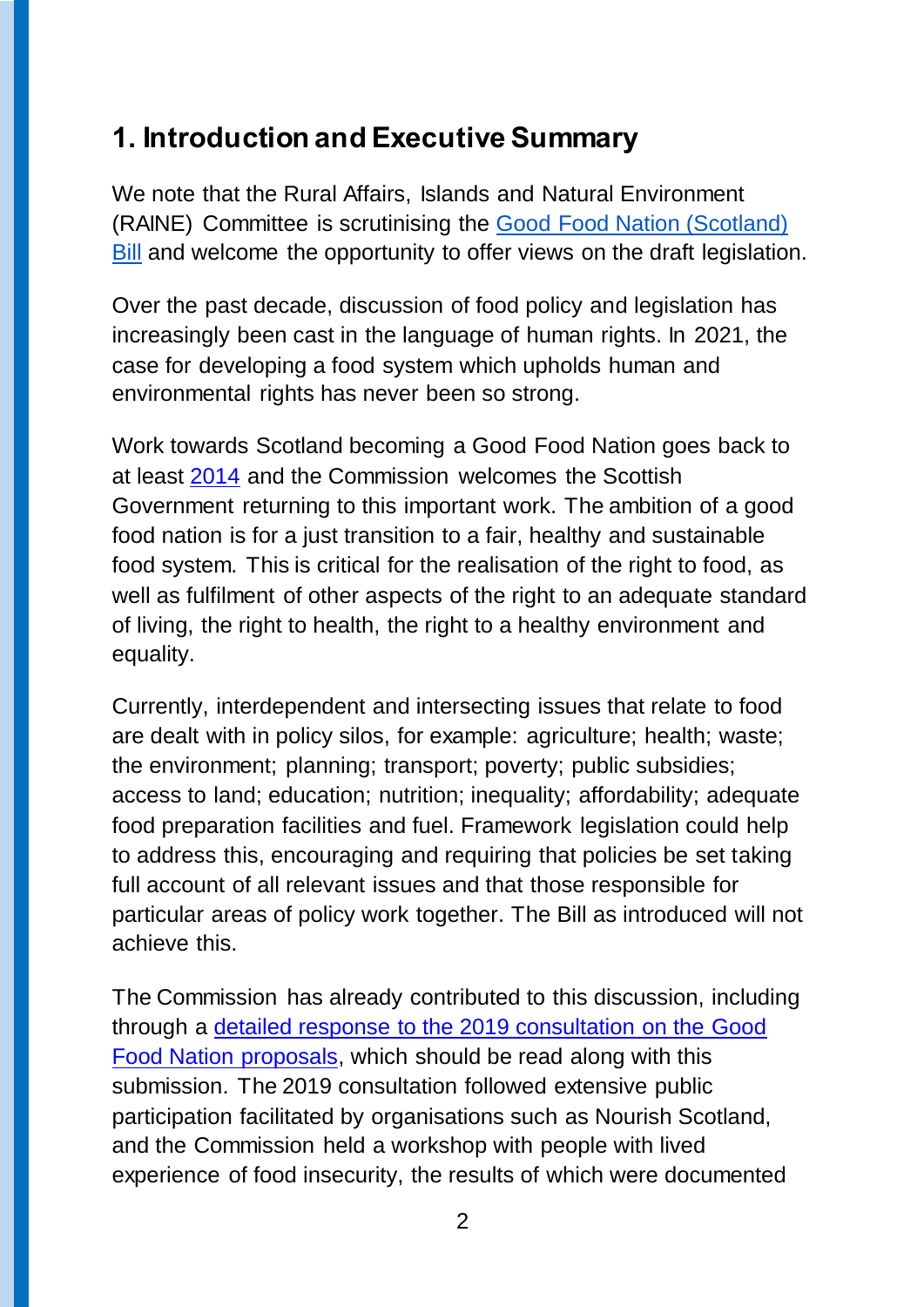in [a report.](https://www.scottishhumanrights.com/media/1843/good-food-nation-and-human-rights-workshop-event-report.docx) The Commission's submission was therefore underpinned by engagement with people who experienced barriers accessing their right to food. It set out the international legal framework and outlined some of the key reasons the right to food is not realised for everyone in Scotland today.

It is disappointing that the Bill is not framed in terms of the ambition to achieve a just transition to a fair, healthy and sustainable food system, and does not require that food plans set out the steps that will be taken to eradicate hunger and progressively realise the rights to food, health, equality, and a healthy environment. The Bill requires only that the Scottish Ministers' and public bodies' plans are prepared *having regard to*, among other things, "the scope for food-related issues to affect outcomes in relation to (a) social and economic wellbeing, (b) the environment (c) health and (d) economic development."

While they are to have regard to Article 11 of the International Covenant on Economic, Social and Cultural Rights ("ICESCR"), in so far as it concerns adequate food<sup>1</sup>, there is no express acknowledgment that Article 11 is a binding right that must be fulfilled, nor any requirement that the food plans are intended to constitute one way in which we work towards fulfilment of that right. Limiting the relevance of Article 11 to the right to adequate food also belies the interconnectedness of the elements of the right to an adequate standard of living, and the aim of taking a holistic approach to the food system. There is also no mention of the right to a healthy environment, recently recognised as a standalone right by the UN Human Rights Council, and which the Scottish Government has committed to [enshrining in national law.](https://www.scottishhumanrights.com/news/commission-welcomes-programme-for-government-commitments-to-human-rights/)

In 2019 the Commission called for the incorporation of the right to food into Scots law in the Good Food Nation framework legislation, as consistent with international best practice. Since then Scotland's [National Taskforce on Human Rights Leadership](https://www.gov.scot/groups/national-taskforce-for-human-rights-leadership/) ha[s recommended](https://www.gov.scot/publications/national-taskforce-human-rights-leadership-report/) that a number of international human rights be incorporated into national law, including the right to food, which the Scottish Government has [committed](https://www.scottishhumanrights.com/news/commission-welcomes-programme-for-government-commitments-to-human-rights/) to doing. Legislation passed now should therefore be drafted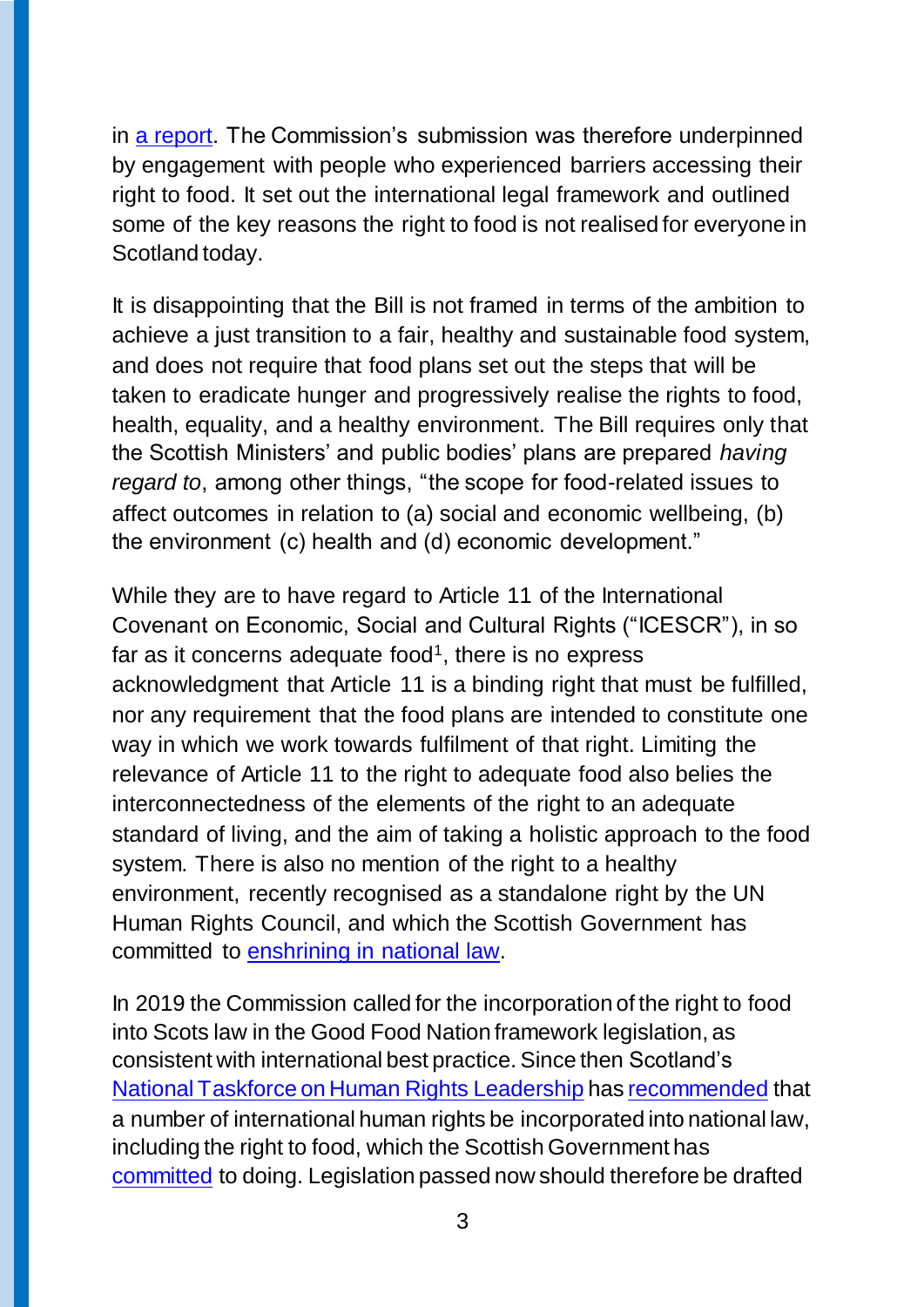in recognition of the binding requirements of ICESCR and in anticipation of that incorporation.

The [Scottish Food Commission](https://webarchive.nrscotland.gov.uk/20210415131533/www.gov.scot/groups/food-commission) was established in 2015 by the Scottish Government to advise it in this area. In its final [report](https://www.gov.scot/binaries/content/documents/govscot/publications/corporate-report/2019/01/scottish-food-commission-final-report/documents/food-commission-final-report-december-2017/food-commission-final-report-december-2017/govscot%3Adocument/Food%2BCommission%2Bfinal%2Breport%2B-%2BDecember%2B2017.pdf) it recommended the introduction of framework legislation with a crosscutting, holistic approach and the establishment of an independent statutory body to ensure the delivery of those plans. Disappointingly, the draft Bill does not reflect that recommendation and, combined with the Bill's other weaknesses (discussed below), it is not clear how bodies with duties under the proposed legislation can be held accountable.

The Scottish Food Commission also recommended that the legislation place statutory duties on all publicly funded bodies and private food businesses that are substantially food oriented. That too is disappointingly absent from this Bill. The Commission set out in detail in its 2019 submission the importance of including private entities.

In the following response, we have used the PANEL principles to assess the proposed legislation and identify ways in which it should be considerably strengthened so as to represent a meaningful step towards the duty to respect, protect and fulfil everyone's right to food, health, equality and a healthy environment.

Although this response is framed in terms of PANEL principles, the issues raised reflect some of the specific questions posed by the Committee. We have reproduced the relevant questions in italics under our headings where this is the case.

For ease of reference, Annex 1 comprises a table with the Committee's questions cross-referenced with our headings.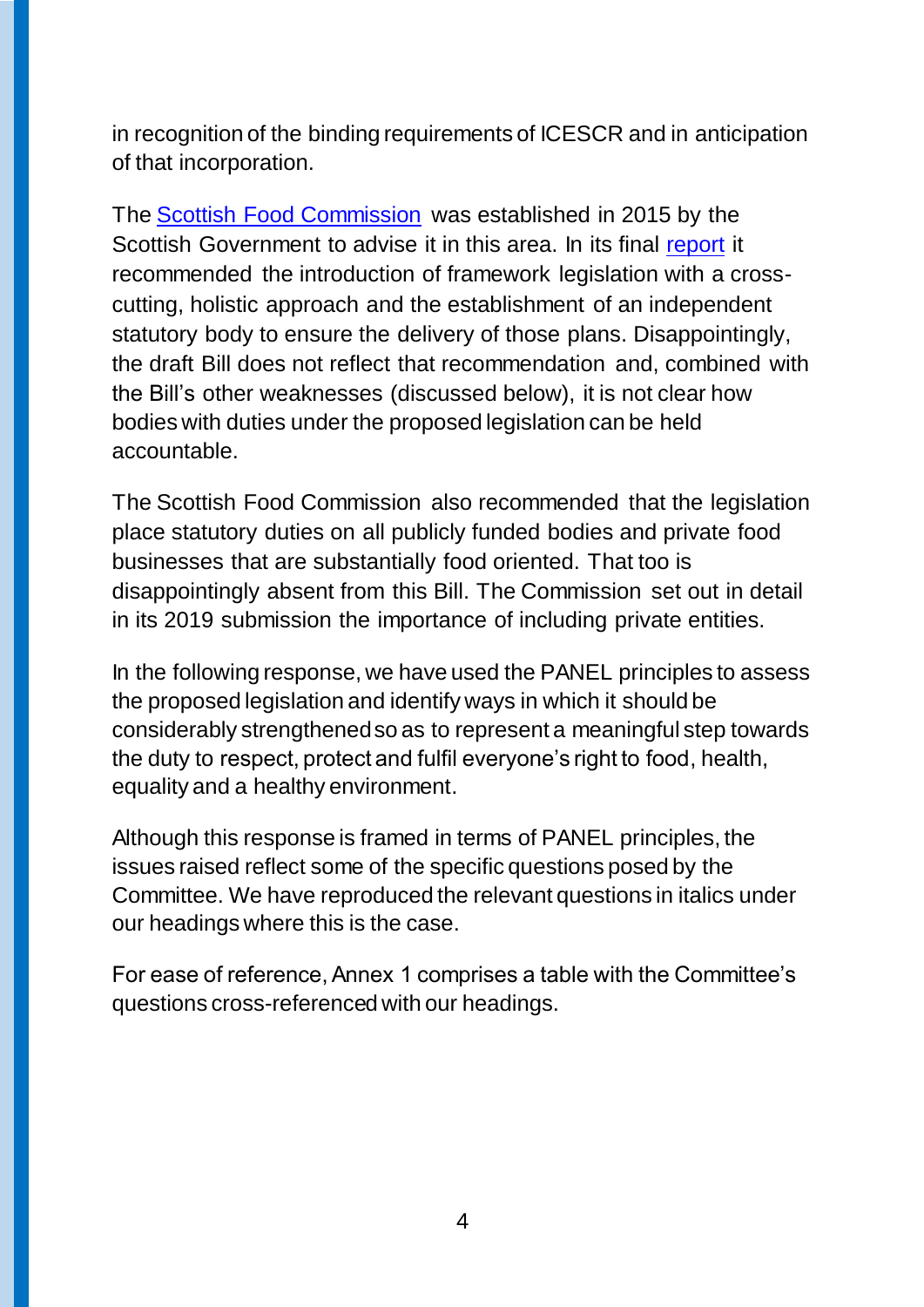# **2. Human Rights Based Approach**

In taking a **Human Rights Based Approach** (HRBA), the Commission recommends employing the PANEL principles (Participation, Accountability, Non-discrimination and equality, Empowerment and Legality).

| <b>Participation</b>                   | Everyone has the right to participate in decisions<br>which affect them. Participation must be active,<br>free, and meaningful and give attention to issues<br>of accessibility, including access to information in<br>a form and a language which can be understood.    |
|----------------------------------------|--------------------------------------------------------------------------------------------------------------------------------------------------------------------------------------------------------------------------------------------------------------------------|
| <b>Accountability</b>                  | Accountability requires effective monitoring of<br>human rights standards. For accountability to be<br>effective there must be appropriate laws, policies,<br>administrative procedures and mechanisms of<br>redress in order to secure human rights.                    |
| Non-<br>discrimination<br>and equality | A human rights based approach means that all<br>forms of discrimination must be prohibited,<br>prevented and eliminated. It also requires the<br>prioritisation of those in the most vulnerable<br>situations who face the biggest barriers to<br>realising their rights |
| <b>Empowerment</b>                     | People should understand their rights, and be<br>fully supported to participate in the development<br>of policy and practices which affect their lives.<br>People should be able to claim their rights where<br>necessary.                                               |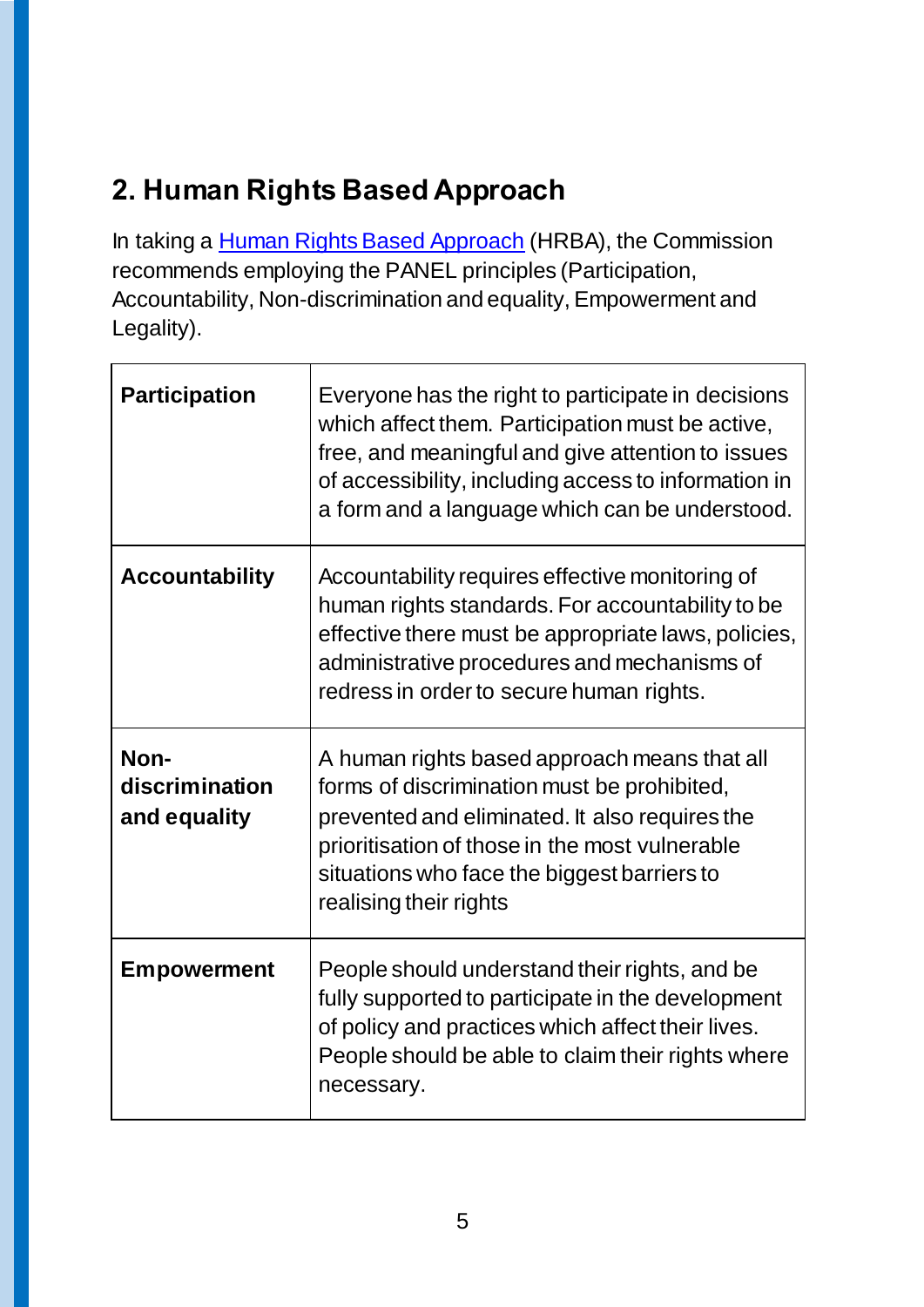| Legality | The defining characteristic of a HRBA is that it<br>engages with human rights standards and works<br>to embed them in all structures and processes<br>from the outset. This means engaging with the<br>requirements of the human rights framework and<br>applying it consistently, evidently and |
|----------|--------------------------------------------------------------------------------------------------------------------------------------------------------------------------------------------------------------------------------------------------------------------------------------------------|
|          | intentionally to each proposal.                                                                                                                                                                                                                                                                  |

### **3. Participation**

*[Does the Bill provide for opportunities to participate in the production of national and local good food nation plans?]*

The Bill requires that in preparing their good food nation plans, both Scottish Ministers and relevant authorities must "publish, and consult on, a draft of the plan, and have regard to any responses to the consultation<sup>"2</sup>

While this represents a degree of participation in the production of plans, it is questionable how meaningful this participation will be in practice. In our view, a human-rights based approach requires a much greater breadth and depth of participation with people most affected than can be achieved by the consultation requirements in the Bill.

To illustrate this point, we note that the 2018 consultation on the Good Food Nation proposals for legislation generated a total of 802 valid responses, of which 627 were from individuals $3$ . As an approximate indicator of the numbers of people affected by food insecurity, we note that in the 6 month period between April and September 2018, the Trussell Trust distributed 87,981 food parcels in Scotland. 4

Even allowing for the fact that households will usually receive multiple parcels over a period of crisis, this points towards a mismatch between the numbers of people affected by food insecurity and numbers of people who engage in standard consultative processes.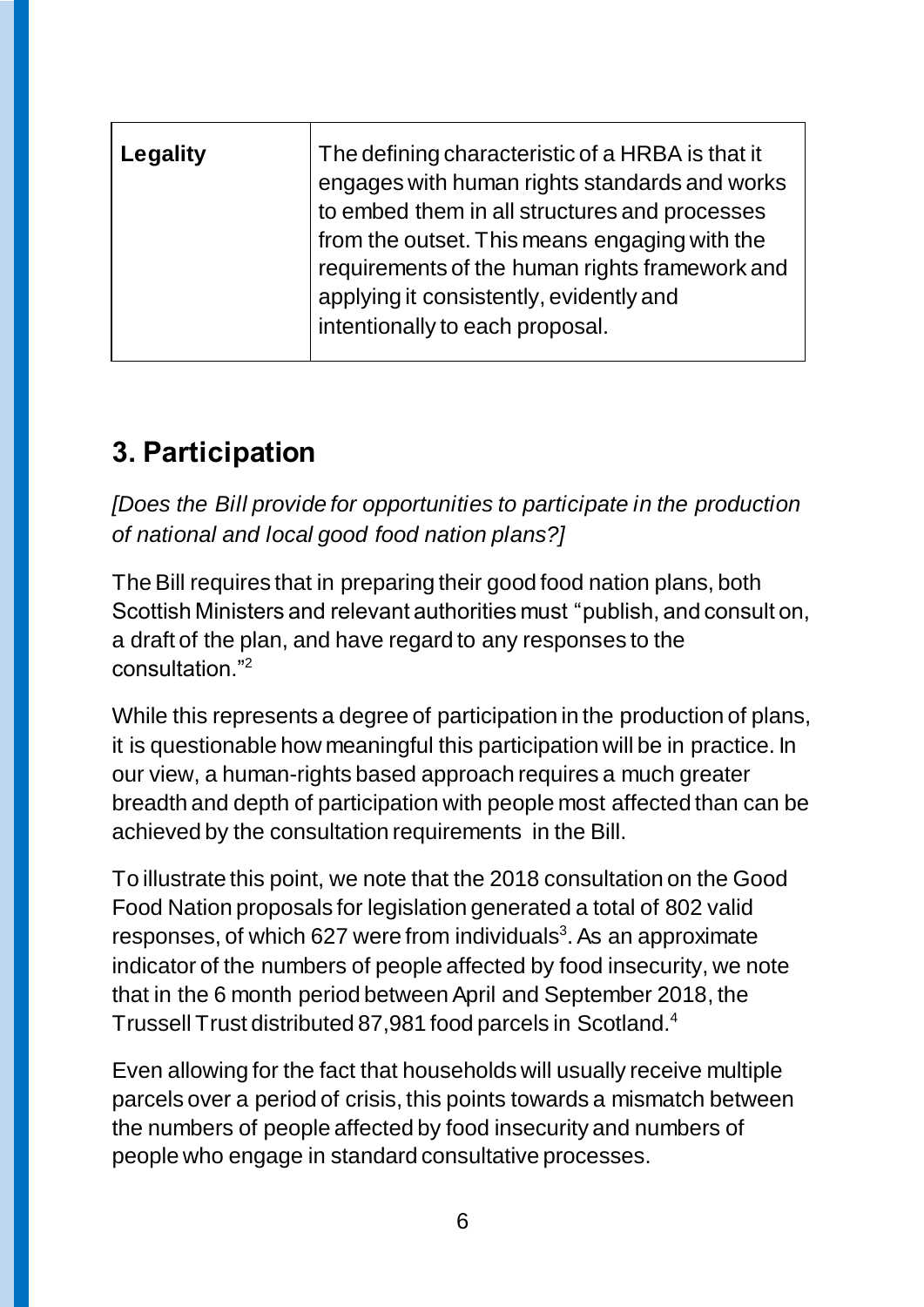In framing this consultation, the Committee rightly asks "how the views of vulnerable people or those whose voices are seldom heard would be sought" in relation to the development of Good Food Nation Plans. This highlights a further concern about **who** participates in consultative processes in which those consulting take a purely passive role, and whether the views of those most affected can be heard.

There may be a range of barriers to the level of engagement required. The British Institute of Human Rights has suggested that inaccessible documents, short response periods, and 'consultation fatigue' are just some of the factors which undermine the effectiveness of typical consultation exercises<sup>5</sup>.

Even assuming such barriers are overcome, the structure of the Bill is such that key decisions relating to the content of the plans, the outcomes sought and how success is measured will be made by those in power (the duty bearers) before any input from those affected is sought.

The duty merely to 'have regard' to views expressed in the course of a subsequent consultation<sup>6</sup> means that the contributions of those affected inevitably carry less weight than the prior decisions of the duty bearers. The absolute discretion afforded duty-bearers as to how and who they consult<sup>7</sup> means that participation may be determined by timing and resources rather than the needs of a human-rights based approach.

To be truly participative, processes for developing Food Plans should be widely publicised and understood so that a meaningful number of people can choose whether to participate. This may need to be supported by targeted engagement with those most affected. Finally, the engagement needs to take place at a stage (or stages) in the process where the views can be given appropriate weight in the development of the Plans.

We note that some of these approaches were applied positively in developing the **Scottish Social Security Charter** and in the [Engagement Programme](https://www.gov.scot/publications/independent-review-of-adult-social-care-engagement-programme/) which supported the Independent Review of Adult Social Care.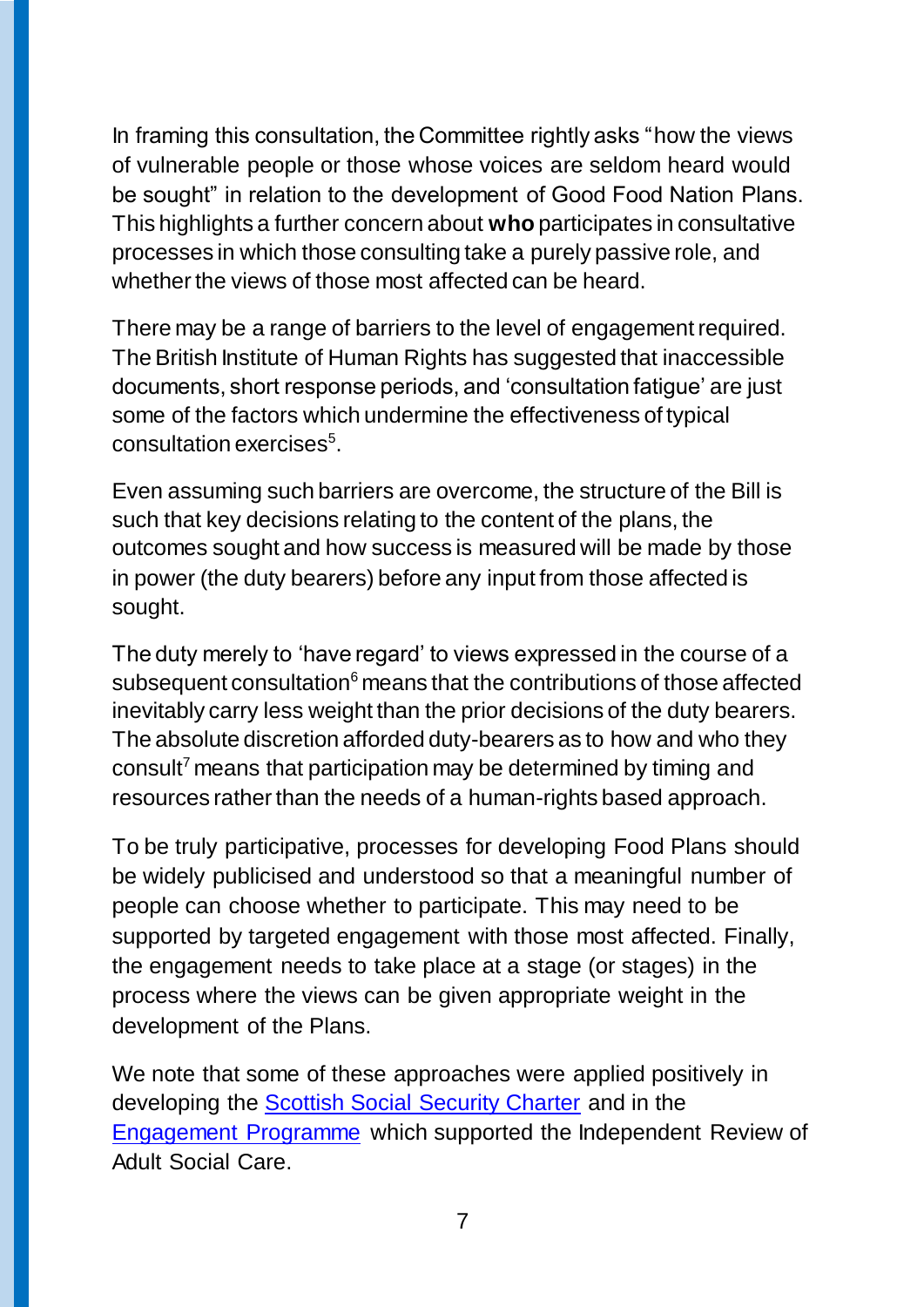Much like Social Security and Social Care, Good Food is an area of policy where a human rights based approach requires the fullest participation possible and it is not clear that the measures in the Bill support or enable that.

The history of this Bill is perhaps the best illustration of this point. Civil society organisations such as Nourish Scotland and the Scottish Food Coalition have devoted significant time and resources to facilitating participation in the good food nation discussion<sup>8</sup>, in the absence of a government facilitated process of participation. The Commission also held a workshop and documented the views expressed by those with relevant lived experience. The Commission, and many others, participated in the 2019 consultation, setting out in detail some of the key human rights requirements and measures that should be included in the Bill.

Meaningful participation requires at least that the contributions of experts and those with lived experience are taken into account. The content of the Bill that has been introduced calls into question whether this has been done, and therefore raises doubt about the extent to which people's voices will be truly heard in relation to draft food plans.

#### Recommendation 1

The consultative provisions in Sections 2 and 8 should be strengthened so as to support the fullest possible participation in the development of Good Food plans, securing meaningful input from those most affected and ensuring seldom heard voices are included; consideration should be given to the use of Citizens' Assemblies, at national and local levels, building on learning from Scotland's Climate Assembly.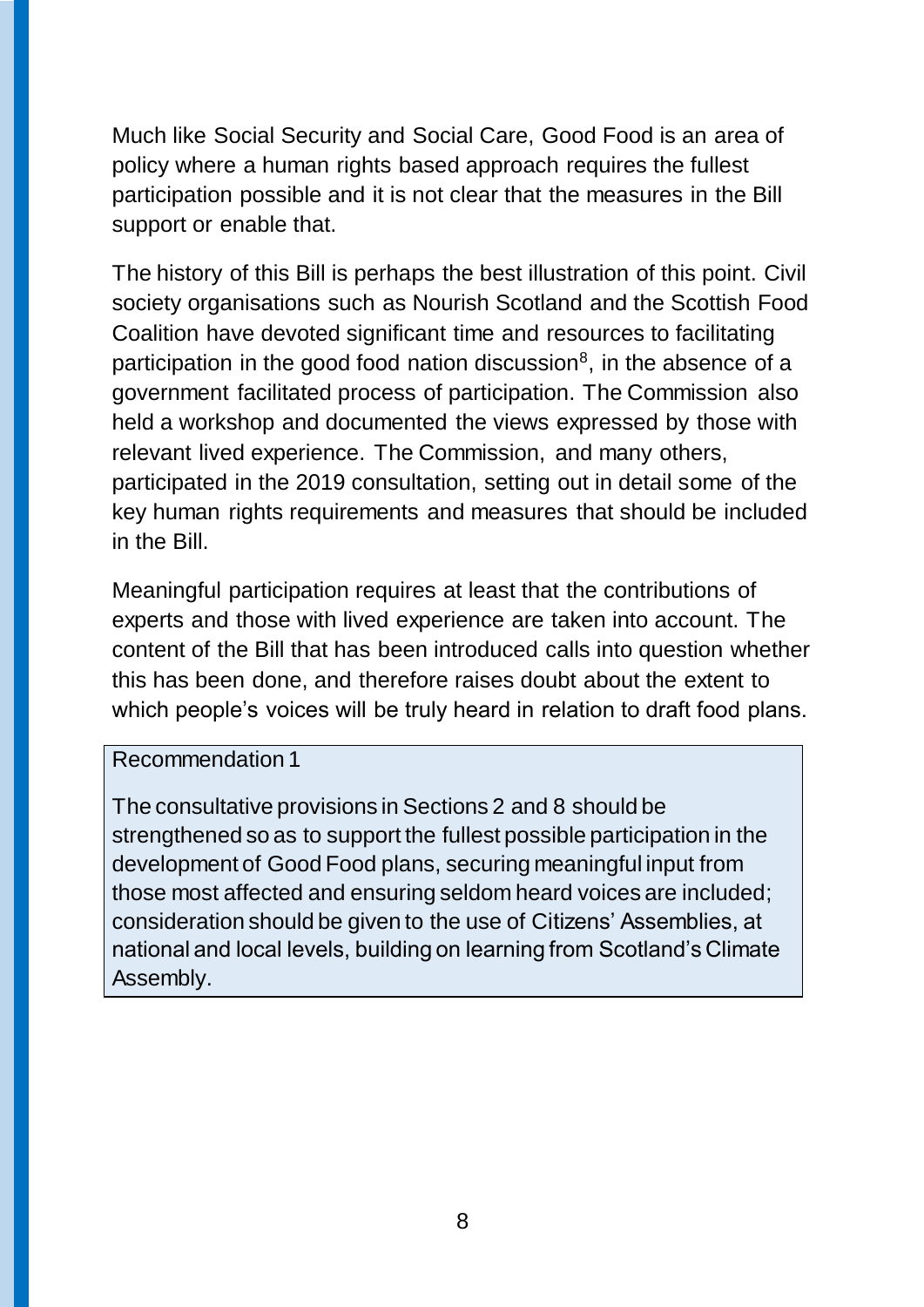# **4. Accountability**

*[What outcomes, indicators and policies should Scottish Ministers and 'relevant authorities' include in their Good Food Nation plans? Please explain your reasons.]*

*[How should the Bill and/or the Good Food Nation plans link to other food policy initiatives]*

*[How should 'specified function be defined?]*

*[The Bill does not provide for a body to oversee how the Scottish Government and 'relevant authorities' are implementing the Bill; what is your view on this?]*

It is not clear how those with duties under the proposed legislation will be held accountable, beyond the general democratic accountability of elected representatives. Even this very limited form of accountability does not apply to health boards or specified public authorities.

### **Accountability measures in the Bill**

To be effective, accountability measures must be specific and quantifiable, which are disappointingly lacking in the Bill as introduced.

We have previously argued that framework legislation of this nature should be the foundation for more specific implementation measures, such as measures targeted at, for example, reductions in household food insecurity, reductions in adult and childhood obesity, reductions in greenhouse gas emissions from the food system, increase in food and drink businesses paying the living wage, reduction in routine antibiotic use in livestock etc.

However, the present Bill does not set out to ensure that cross-cutting polices are adopted addressing intersecting food-related issues, and the matters to which duty bearers are to have regard in determining the content of plans are framed in the broadest possible terms.<sup>9</sup> Beyond the situation where they fail to produce a plan at all, it is difficult to see how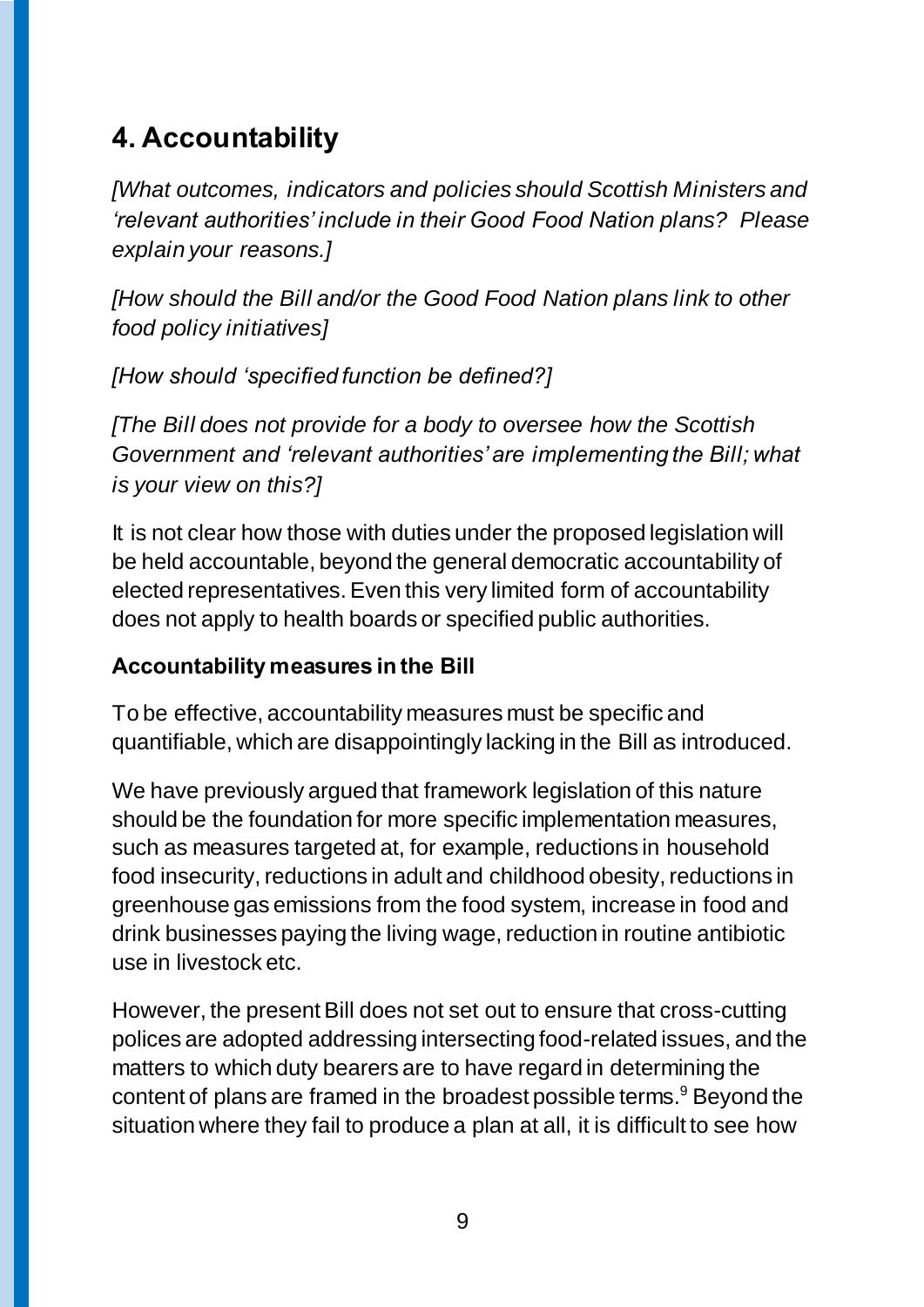duty-bearers might be challenged as to their compliance with the new duties.

For example, a plan which promoted exports of Scottish whisky would likely meet the requirement of section 1(5) in terms of 'economic development' but would do little to realise the right to food, reduce food insecurity, or eradicate hunger, outcomes which we consider should be the core components of Good Food Nation framework legislation.

The wording of the Bill could also be read as referring only to national impacts. Whereas, Scotland's food system currently involves a huge amount of importation, of food and feed, from other countries<sup>10</sup>, where people also have the rights to food, health, equality and the right to a healthy environment. Addressing the impact our consumption here has on people in other countries should be part of our overall approach to food. Similarly, we must include consideration of the impact of our exports. As with climate change, addressing rights issues connected with food will require an international response as well as national responses.

Ensuring resulting policies take account of global impacts would also align the Bill with the [Sustainable Development Goals](https://sdgs.un.org/goals) which Scotland adopted in July 2015. Whilst goal 2 is explicitly about food security, all 17 goals relate to elements of the right to food.

We note that in terms of Section 10, relevant authorities need only have regard to the plans when "exercising a specified function or a function falling within a specified description", and that these will be defined in secondary legislation. If the Bill is to encourage a holistic approach, taking into account all areas of policy that affect food or are affected by the food system, then it is crucial that the functions concerned are drawn widely.

Finally, such accountability measures as the Bill contains are undermined because duty-bearers themselves set the outcomes, indicators and progress measures they are to report against.<sup>11</sup> This means there is little incentive to set themselves ambitious outcomes and challenging progress measures which carry a risk of failure. Without an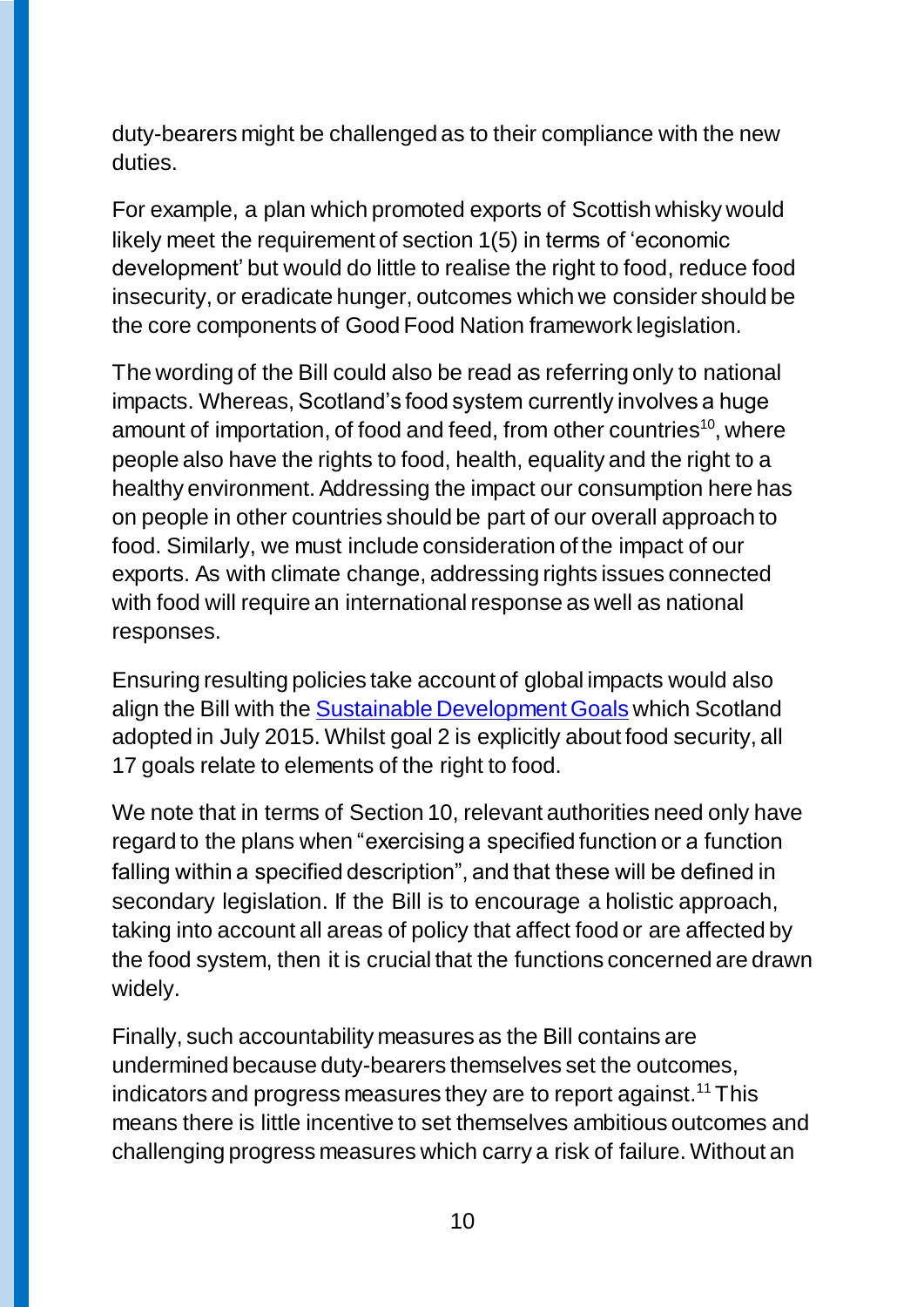incentive to act boldly, take risks and engage with the deep-seated and systemic problems in Scotland's current food system there is little likelihood that the resulting food plans will change it.

### **Accountability measures not in the Bill – Oversight body**

Accountability would be strengthened considerably by the creation of an oversight body, as was recommended by the Scottish Government's Scottish Food Commission.

We note that the absence of an oversight body was discussed in the Rural Affairs, Islands and Natural Environment Committee's session on 9 November 2021, including the possibility that an existing public body could absorb this role.

Such an approach is likely to underestimate the scale of work involved and the specialisms required to deliver it. Besides scrutinising relevant policies, reporting on the state of the food system, ensuring coherence across Government and private sector, and monitoring the implementation of the plans and the degree to which they were achieving key objectives, in our view an oversight body should facilitate the necessary public participation in food policy and oversee a rightsbased approach to food. This should include consideration of the use of Citizens' Assemblies.

An oversight body could also help ensure Scotland's food system as a whole fully reflects its international legal obligations, for example, by assessing compliance with international legal obligations when entering into agreements with other States or with international organisations related to food (see further discussion at Annex 2), and assessing the impact of our imports and exports.

Fulfilling such a remit would require a multi-disciplinary body and detailed consideration should be given to its composition, powers and resources. Achieving this is highly unlikely to be as straightforward as asking an existing public body to take on this role.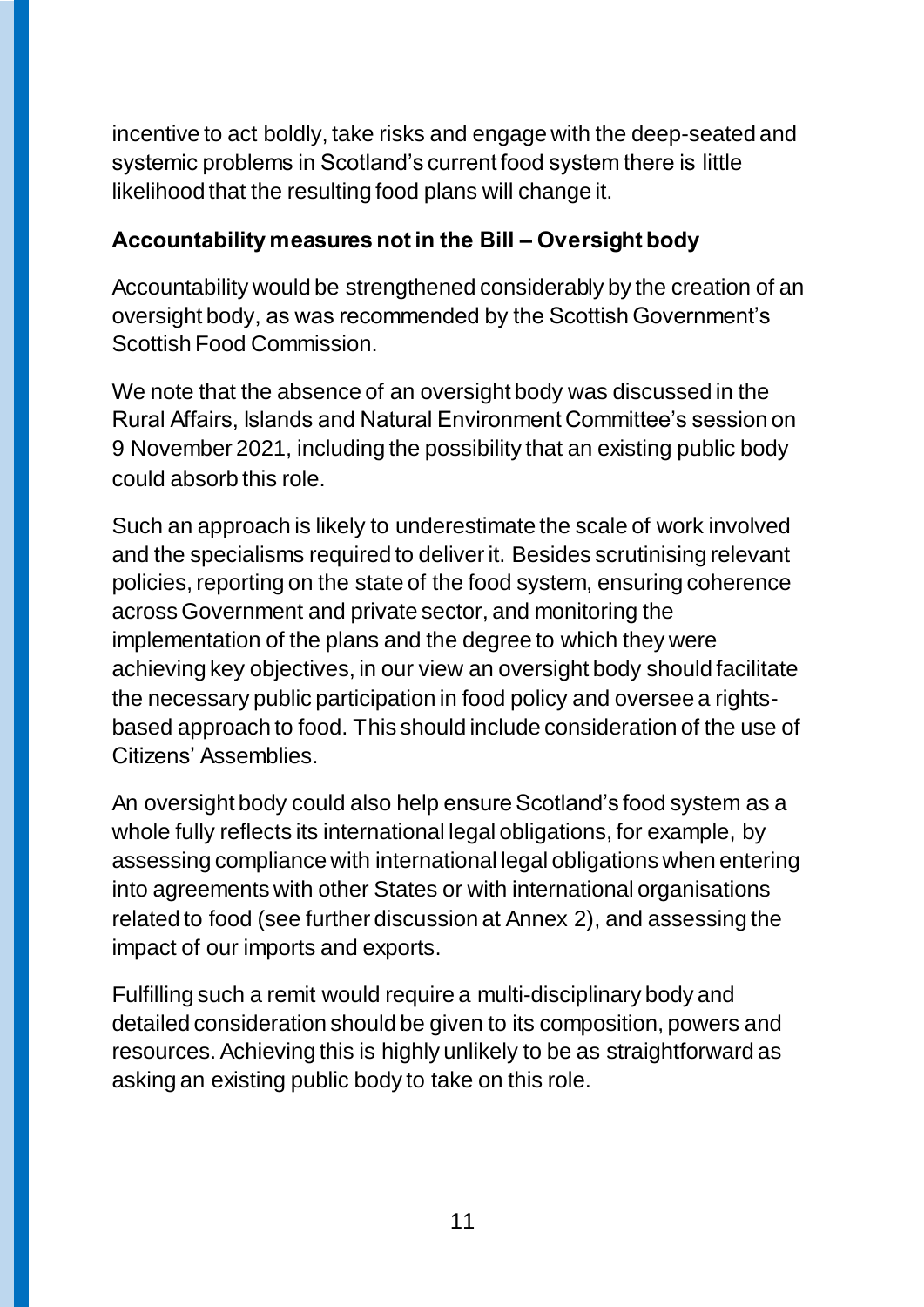Recommendation 2

The Bill should include clear objectives, reflecting the rights to food, health, a healthy environment and equality, with specific and quantifiable outcomes, targets, indicators and progress measures.

Recommendation 3

The Bill should provide for the establishment of an independent Food Commission, adequately resourced end empowered to monitor progress in the implementation of the Bill, as well as carrying out research, providing advice, and reporting to Parliament. There should be a duty on the Scottish Ministers to respond to its recommendations.

# **5. Non-Discrimination**

The right to food must be realized without discrimination "of any kind as to race, colour, sex, language, religion, political or other opinion, national or social origin, property, birth or other status" (Art. 2, ICESCR).

We note that the Bill as introduced makes no reference to the need to eliminate discrimination and to avoid discriminatory outcomes in the Good Food plans.

We appreciate that the duty-bearers will already be subject to measures prohibiting discrimination and promoting equality of opportunity, including the Public Sector Equality Duty per s.149 of the Equality Act 2010. However, this does not cover all relevant characteristics in relation to non-discrimination under human rights law, such as poverty. The Fairer Scotland Duty is also potentially relevant to food policy, but only applies to the 'major strategic decisions' of public bodies.

We consider that framework legislation of this sort should contain a general clause to underline the importance of the principle of nondiscrimination, to ensure that it is continually at the forefront of dutybearer's minds and to ensure obligations arising from different pieces of legislation can be interpreted consistently.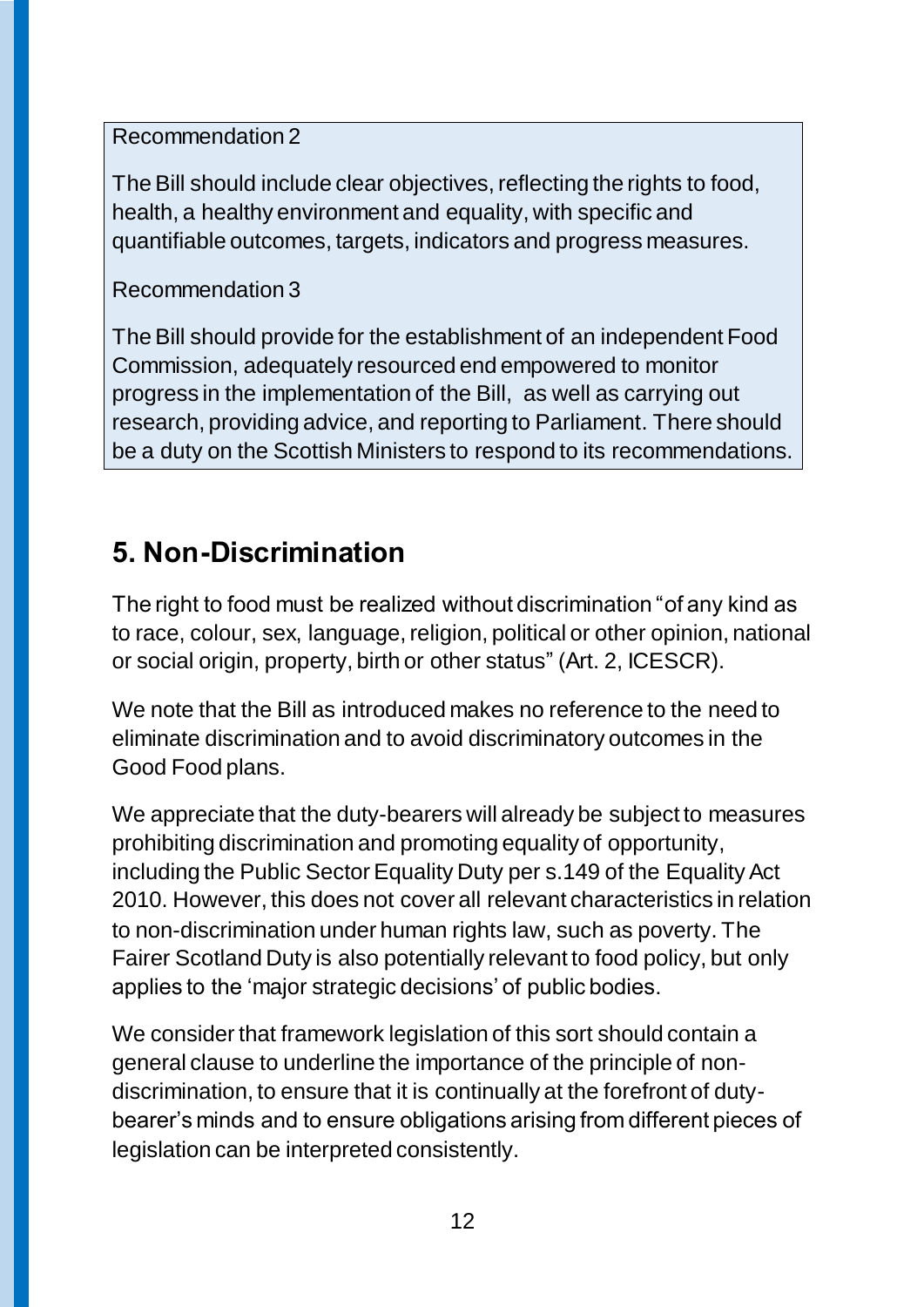Recommendation 4

The Bill should include a general non-discrimination clause, prohibiting any distinction, exclusion or restriction made on the basis of race, colour, sex, age, language, religion, political or other opinion, national or social origin, property, birth or other status, which has the effect or purpose of impairing or limiting the capacity of an individual to exercise his or her right to food.

# **6. Empowerment**

The Bill does little to support empowerment. If the consultation elements of the Bill (sections 2 and 8) supported people to participate in the development of policy and practices which affect their lives, that would support empowerment. However, the limitations of these provisions are outlined above.

Recommendation 5

The independent Scottish Food Commission should be given the remit and resourcing to facilitate participation in the development of policy and practices in this area, and to support people in understanding their rights.

# **7. Legality**

*[What is your view about the scope of the Bill? What else, if anything, would you have liked to see included in the Bill? Please explain your reasons.]*

*[What is your view of the decision not to incorporate the 'right to food' into Scots law through the Good Food Nation Bill?]*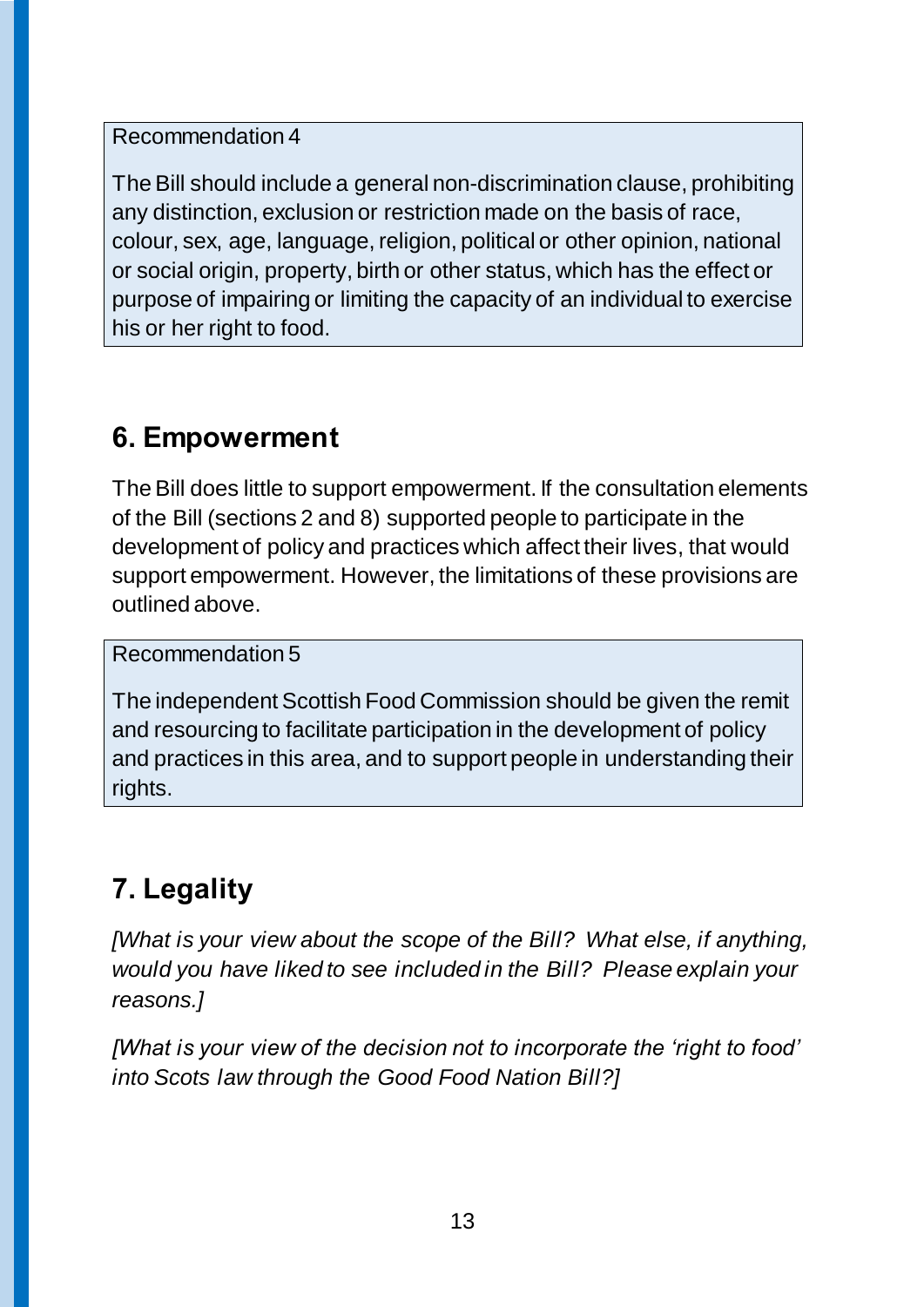The Human Rights legal framework intersects with food policy in a number of important ways. Governments have a range of legal obligations in relation to the right to food, which are set out in instruments such as the Universal Declaration of Human Rights (UDHR) at article 25, the United Nations Convention on the Rights of the Child (UNCRC) at article 27 and the International Covenant on Economic, Social and Cultural Rights (ICESCR) at article 11.

These obligations are explained in full in our [previous consultation](https://www.scottishhumanrights.com/media/1845/good-food-nation-shrc-consultation-response-final-4-april-2019.docx)  [response](https://www.scottishhumanrights.com/media/1845/good-food-nation-shrc-consultation-response-final-4-april-2019.docx) and the relevant passages are reproduced as Annex 2 below for ease of reference.

In that consultation, the Commission called for the incorporation of the right to food into Scots law as part of the Good Food Nation framework legislation, as consistent with international best practice. Since then Scotland'[s National Taskforce on Human Rights Leadership](https://www.gov.scot/groups/national-taskforce-for-human-rights-leadership/) has [recommended](https://www.gov.scot/publications/national-taskforce-human-rights-leadership-report/) that a number of international human rights be incorporated into national law, including the right to food, which the Scottish Government has [committed](https://www.scottishhumanrights.com/news/commission-welcomes-programme-for-government-commitments-to-human-rights/) to doing. Legislation passed now should therefore be drafted in recognition of the binding requirements of ICESCR and in anticipation of that incorporation.

The Bill does not fully reflect those obligations . It does not require that the food plans set out the steps that will be taken to eradicate hunger and progressively realise the rights to food, health, equality, and a healthy environment. The Bill requires only that the Scottish Ministers' and public bodies' plans are prepared *having regard to*, among other things, "the scope for food-related issues to affect outcomes in relation to (a) social and economic wellbeing, (b) the environment (c) health and (d) economic development."

While they are to *have regard* to Article 11 of the International Covenant on Economic, Social and Cultural Rights ("ICESCR"), in so far as it concerns adequate food $12$ , there is no express acknowledgment that Article 11 is a binding right that must be fulfilled, nor any requirement that the food plans are intended to constitute one way in which we work towards fulfilment of that right. Limiting the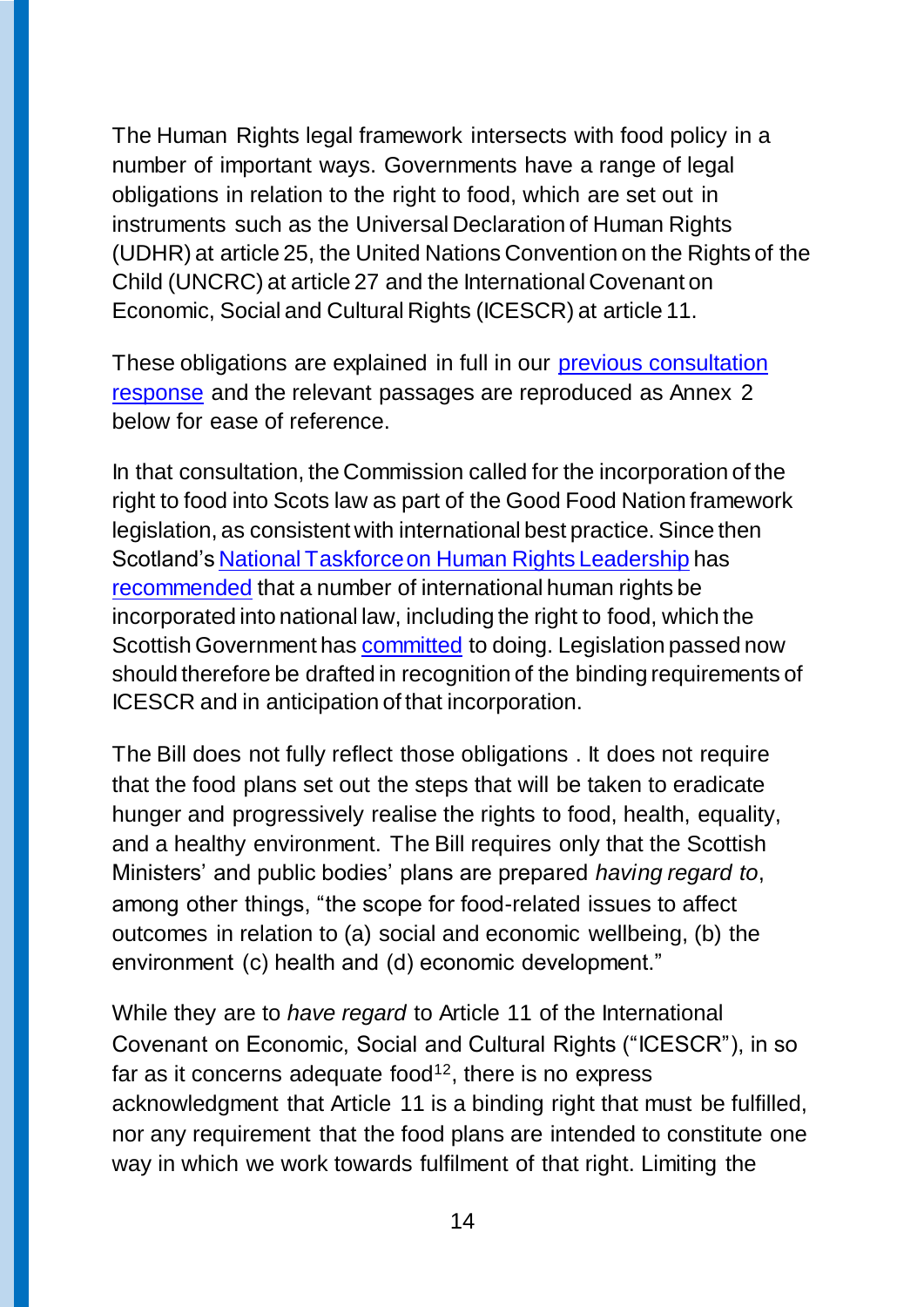relevance of Article 11 to the right to adequate food also belies the interconnectedness of the elements of the right to an adequate standard of living, and the aim of taking a holistic approach to the food system. There is also no mention of the right to a healthy environment, recently recognised as a standalone right by the UN Human Rights Council, and which the Scottish Government has committed to [enshrining in national law.](https://www.scottishhumanrights.com/news/commission-welcomes-programme-for-government-commitments-to-human-rights/)

Overall, the Bill does not appear to be cross-cutting framework legislation, acknowledging the interconnected policy areas concerned, and setting out goals which must be pursued in more specific legislation across a number of portfolios.

The Bill is also narrower in scope than is necessary, in that it is restricted to public sector actors. The activities of private businesses have a substantial impact on people's enjoyment of the right to food since most food is produced, processed, distributed and traded across borders by private entities.

The Government should encourage, enable and furthermore ensure, that businesses play their part in creating a Good Food Nation as part of its implementation of international obligations.

The Commission believes that it would be entirely appropriate and in accordance with international human rights obligations to protect, respect and fulfil rights for requirements to be placed on private foodrelated businesses in relation to the realisation of the right to food both in Scotland and globally.

In addition to the right to food, a Good Food Nation Bill should address the duty to respect, protect and fulfil other aspects of the right to an adequate standard of living, the right to health, the right to a healthy environment and equality.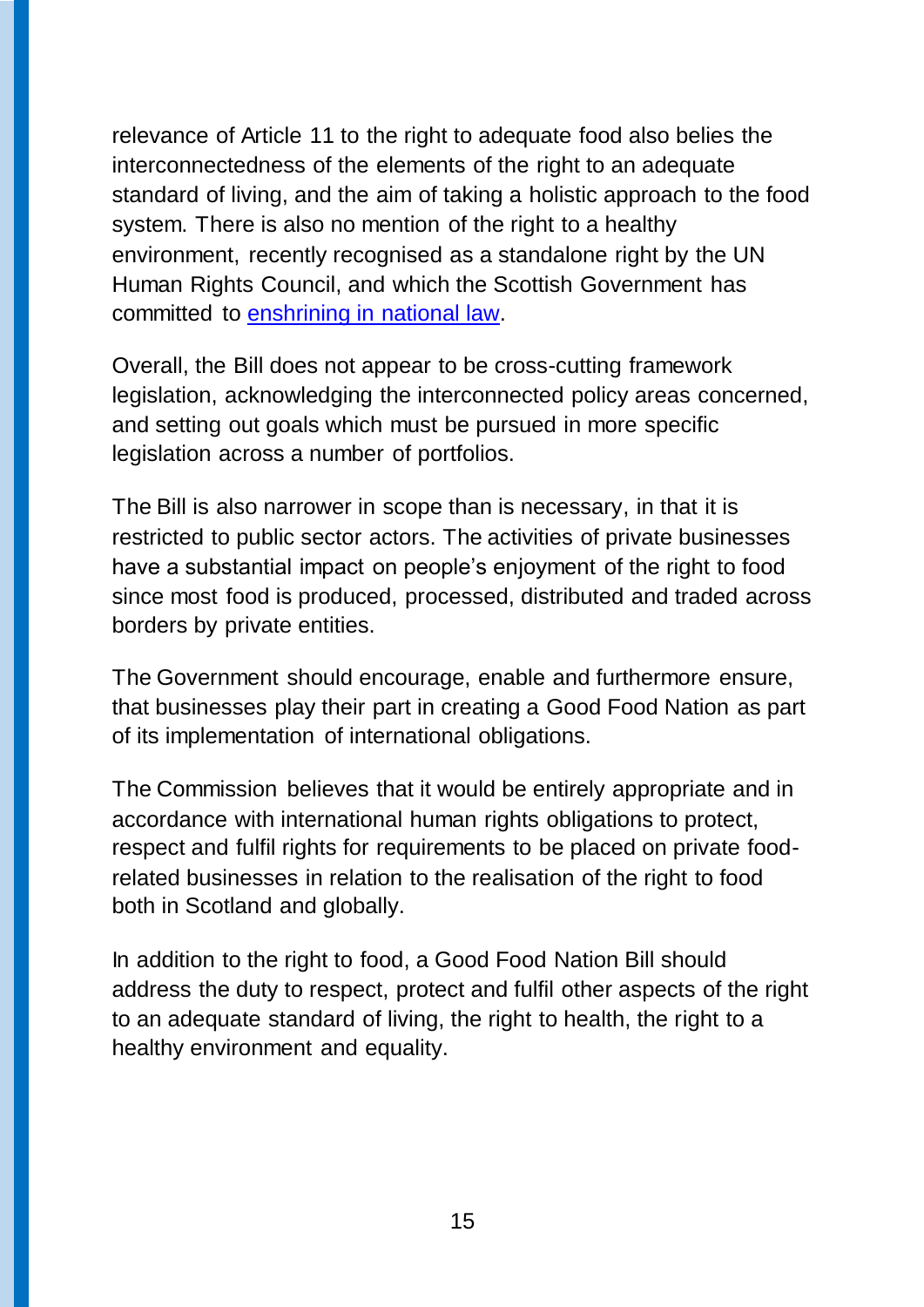#### Recommendation 5

### The Bill should:

- be recast as framework legislation, acknowledging the interconnected policy areas concerned, and setting out goals which must be pursued in more specific legislation across a number of portfolios;
- set those goals with explicit reference to: the key elements of the right to food, with reference to the duty to respect, protect and fulfil Article 11 ICESCR; the right to health; the right to a healthy environment, and non-discrimination;
- frame the Good Nation Food Plans as one means of achieving those goals;
- require that Good Nation Food Plans set out the steps that will be taken to eradicate hunger and progressively realise the rights to food, health, equality, and a healthy environment.
- require all future related legislation to reflect these goals, for example bills related to: agriculture; environment bill; biodiversity health etc
- place duties on relevant private actors to ensure that they play a role in achieving the progressive realisation of the rights to food, health, a healthy environment and equality in this area.

# **8. Conclusion**

The Scottish Government has [previously set out](https://www.gov.scot/publications/recipe-success-scotlands-national-food-drink-policy-becoming-good-food/) a bold vision for Scotland's food system: that by 2025 Scotland will be "a Good Food Nation, where people from every walk of life take pride and pleasure in, and benefit from, the food they produce, buy, cook, serve, and eat each day."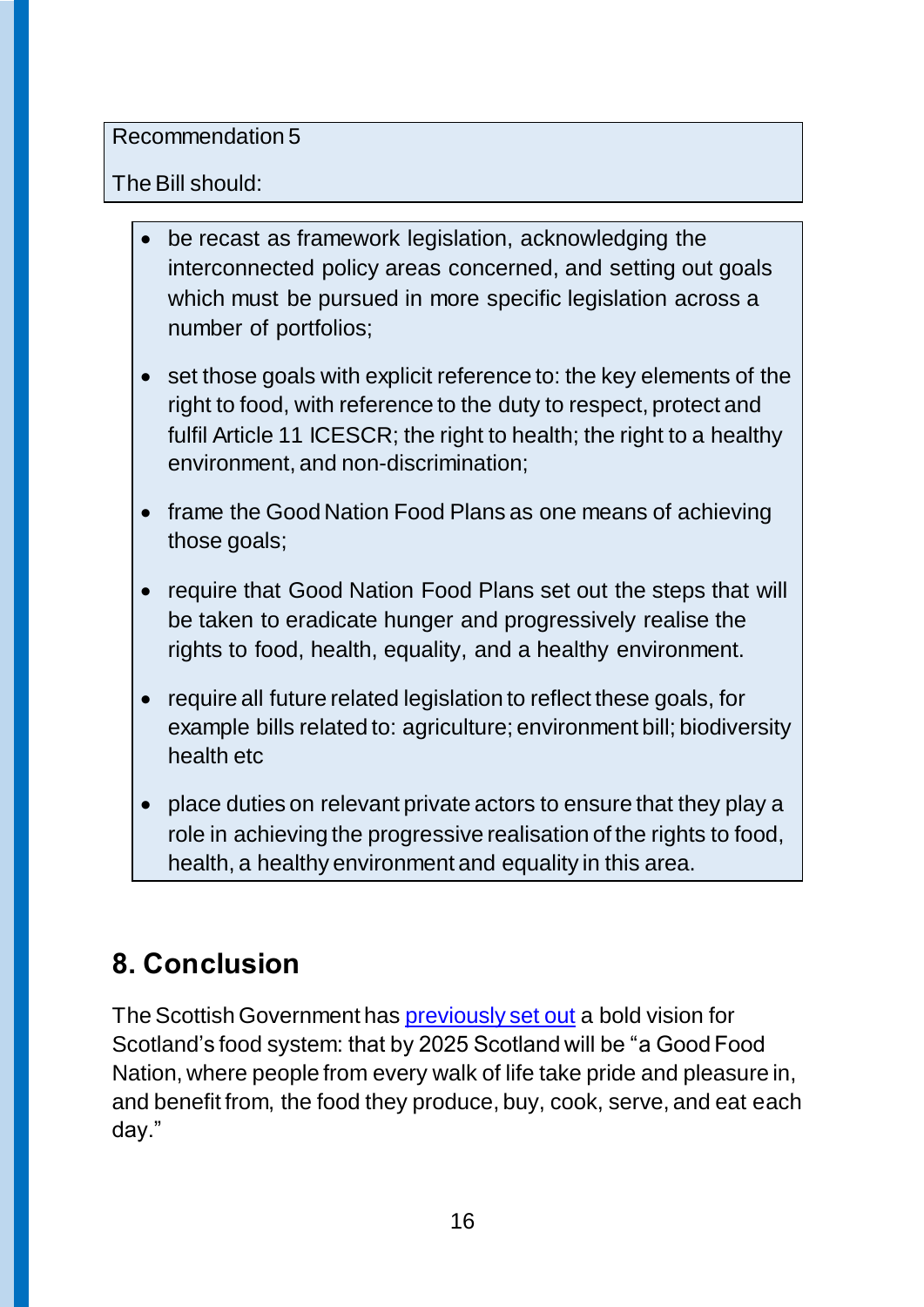It is recognised that this cannot be achieved by legislative means alone, but legislation can play an important role in setting the pace and direction of the necessary change, and ensuring measurement and accountability.

While we welcome the Scottish Government revisiting this important area, the Bill as introduced does not fully reflect the measures which a human rights based approach to framework legislation of this sort requires and there are a number of respects in which it should be significantly strengthened.

Indeed, passing the Bill without ensuring that it is strengthened in these ways could give the appearance of having taken a significant step towards the creation of a good food nation, when in practice very little will change.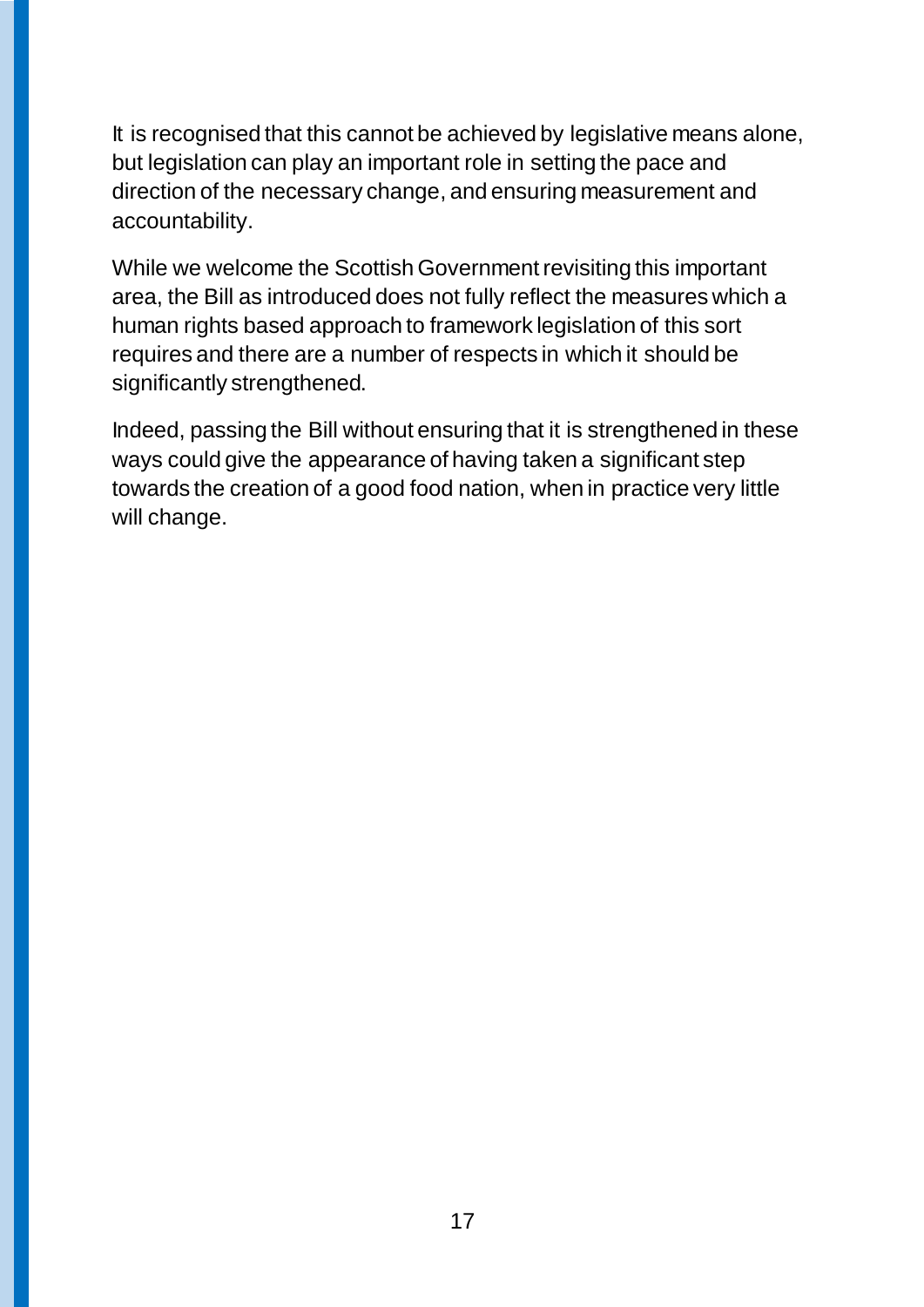# **Annex 1**

| <b>Consultation questions</b>                           | <b>Section heading</b> |
|---------------------------------------------------------|------------------------|
|                                                         |                        |
| What is your view about the scope of the                | See Section 7          |
| Bill? What else, if anything, would you have liked      | (Legality)             |
| to see included in the Bill? Please explain your        |                        |
| reasons.                                                |                        |
| What is your view of the decision not to                | See Section 7          |
| incorporate the 'right to food' into Scots law          | (Legality)             |
| through the Good Food Nation Bill? Please               |                        |
| explain your reasons.                                   |                        |
| How should the Bill and/or the Good Food Nation         | See Section 4          |
| plans link to other food policy initiatives, for        | (Accountability)       |
| example the current process of producing a <b>Local</b> |                        |
| <b>Food Strategy, and addressing global impacts of</b>  |                        |
| food and drink supply chains - for example taking       |                        |
| up any of the Global Resource Initiative                |                        |
| recommendations?                                        |                        |
| What outcomes, indicators and policies should           | See Section 4          |
| Scottish Ministers and 'relevant authorities' include   | (Accountability)       |
| in their Good Food Nation plans? Please explain         |                        |
| your reasons.                                           |                        |
| The Bill requires that Scottish Ministers and           | See Section 4          |
| relevant authorities' must, when exercising a           | (Accountability)       |
| specific function or a function falling within a        |                        |
| specific description, have regard to the national       |                        |
| good food nation plan. Those "specified functions"      |                        |
| will be set out in secondary legislation. In your       |                        |
| view, what should those functions be? Please            |                        |
| explain your reasons.                                   |                        |
| The Bill does not provide for a body to oversee         | See Section 4          |
| how the Scottish Government and 'relevant               | (Accountability)       |
| authorities' are implementing the Bill; what is your    |                        |
| view on this? Please explain your reasons.              |                        |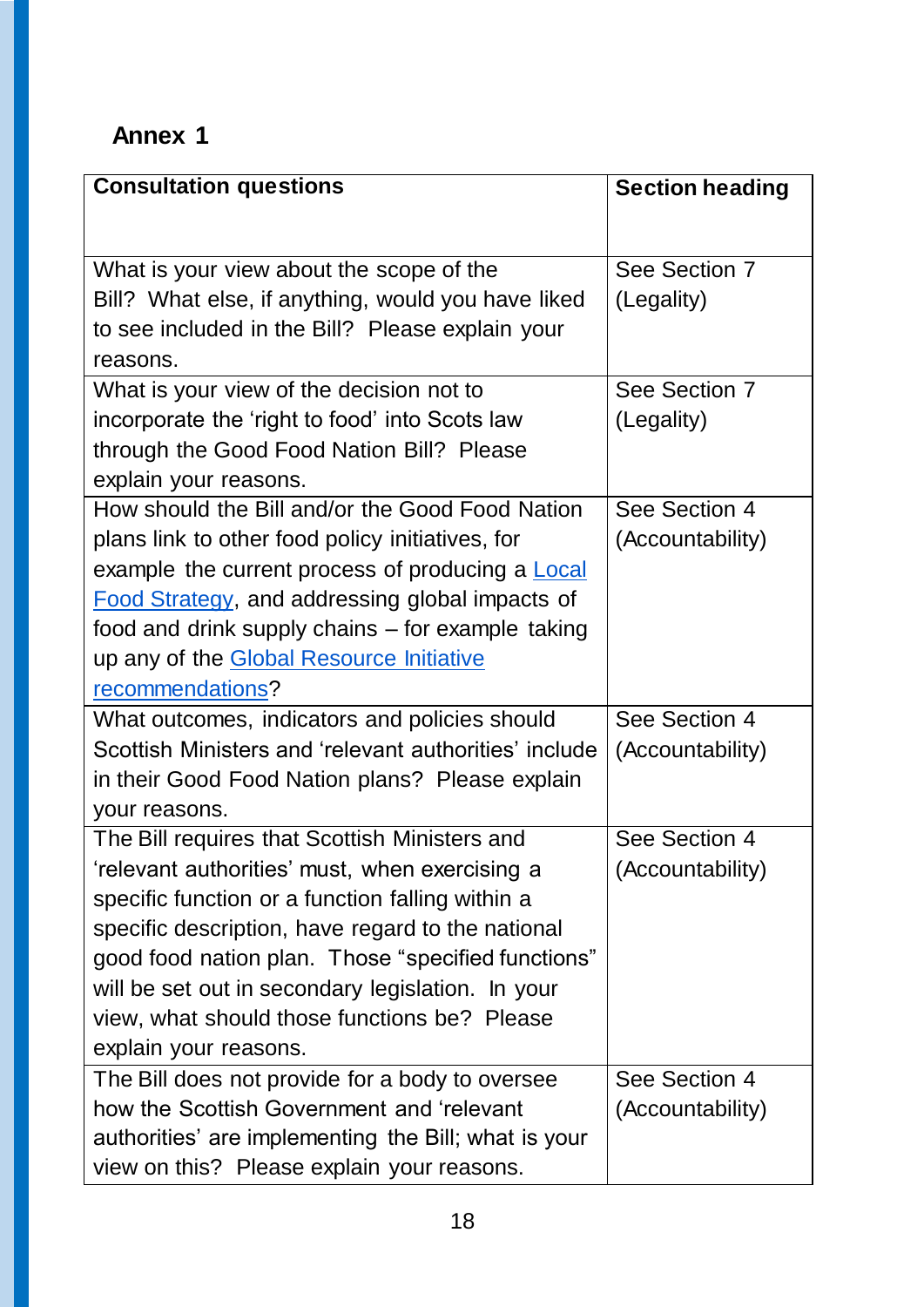| What impact will the Bill have for local authorities | Not addressed   |
|------------------------------------------------------|-----------------|
| and health boards?                                   |                 |
| Does the Bill provide for opportunities to           | See Section 3   |
| participate in the production of national and local  | (Participation) |
| good food nation plans? You may wish to              |                 |
| consider, for example, how the views of vulnerable   |                 |
| people or those whose voices are seldom heard        |                 |
| would be sought.                                     |                 |

### **Annex 2**

### **The right to food in international law**

### **Governments have a range of legal obligations in relation to the right to food, which are set out below.**

The right to food in international law is part of the right to an adequate standard of living, first laid down in the Universal Declaration of Human Rights (UDHR), article 25, and in treaties such as the United Nations (UN) Convention on the Rights of the Child, article 27. The key international provision on the right to food is article 11 of the International Covenant on Economic, Social and Cultural Rights (ICESCR).

Article 11(1) of ICESCR stipulates that state parties recognise the 'right of everyone to an adequate standard of living for himself and his family, including adequate food, clothing, housing, and to the continuous improvement of living conditions. The State Parties will take appropriate steps to ensure the realisation of this right.'

In addition, article 11(2) provides that States Parties recognise the 'fundamental right of everyone to be free from hunger.' Moreover, it sets out that States shall take measures to improve methods of food production, conservation and distribution.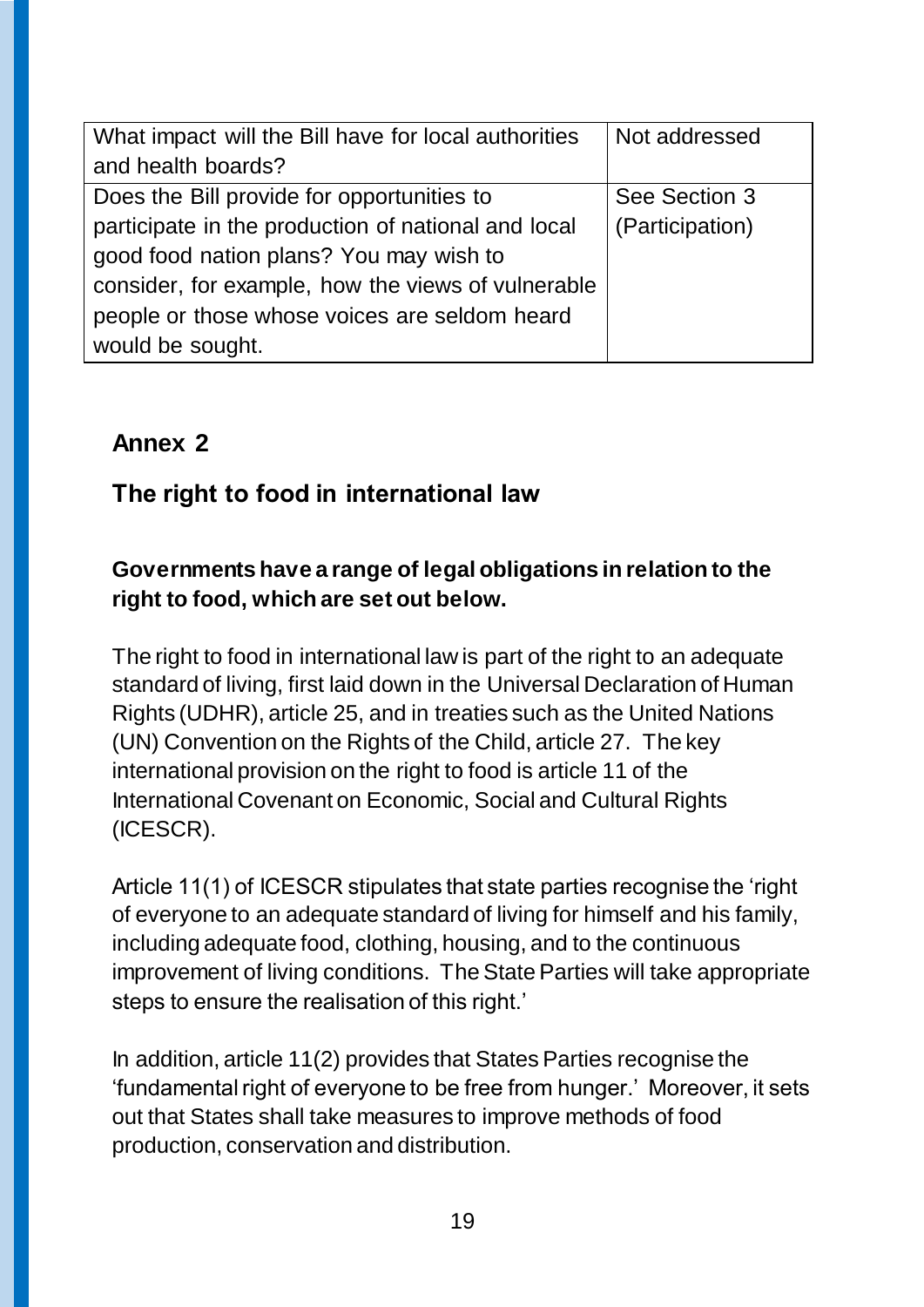**International Covenant on Economic, Social and Cultural Rights** 

**Adopted and opened for signature, ratification and accession by General Assembly resolution 2200A (XXI) of 16 December 1966** 

**entry into force 3 January 1976, in accordance with article 27**

#### **Article 11**

1. The States Parties to the present Covenant recognize the right of everyone to an adequate standard of living for himself and his family, including adequate food, clothing and housing, and to the continuous improvement of living conditions. The States Parties will take appropriate steps to ensure the realization of this right, recognizing to this effect the essential importance of international cooperation based on free consent.

2. The States Parties to the present Covenant, recognizing the fundamental right of everyone to be free from hunger, shall take, individually and through international co-operation, the measures, including specific programmes, which are needed:

(a) To improve methods of production, conservation and distribution of food by making full use of technical and scientific knowledge, by disseminating knowledge of the principles of nutrition and by developing or reforming agrarian systems in such a way as to achieve the most efficient development and utilization of natural resources;

(b) Taking into account the problems of both food-importing and food-exporting countries, to ensure an equitable distribution of world food supplies in relation to need.

The first UN Special Rapporteur on the right to food gave further substance and meaning to article 11 by identifying the nature of States' obligations; positive and negative obligations to respect, protect and fulfil. $13$ 

In addition, the UN Committee on Economic, Social and Cultural Rights (the Committee), which monitors the implementation of ICESCR by States Parties, has given an authoritative interpretation of article 11 in its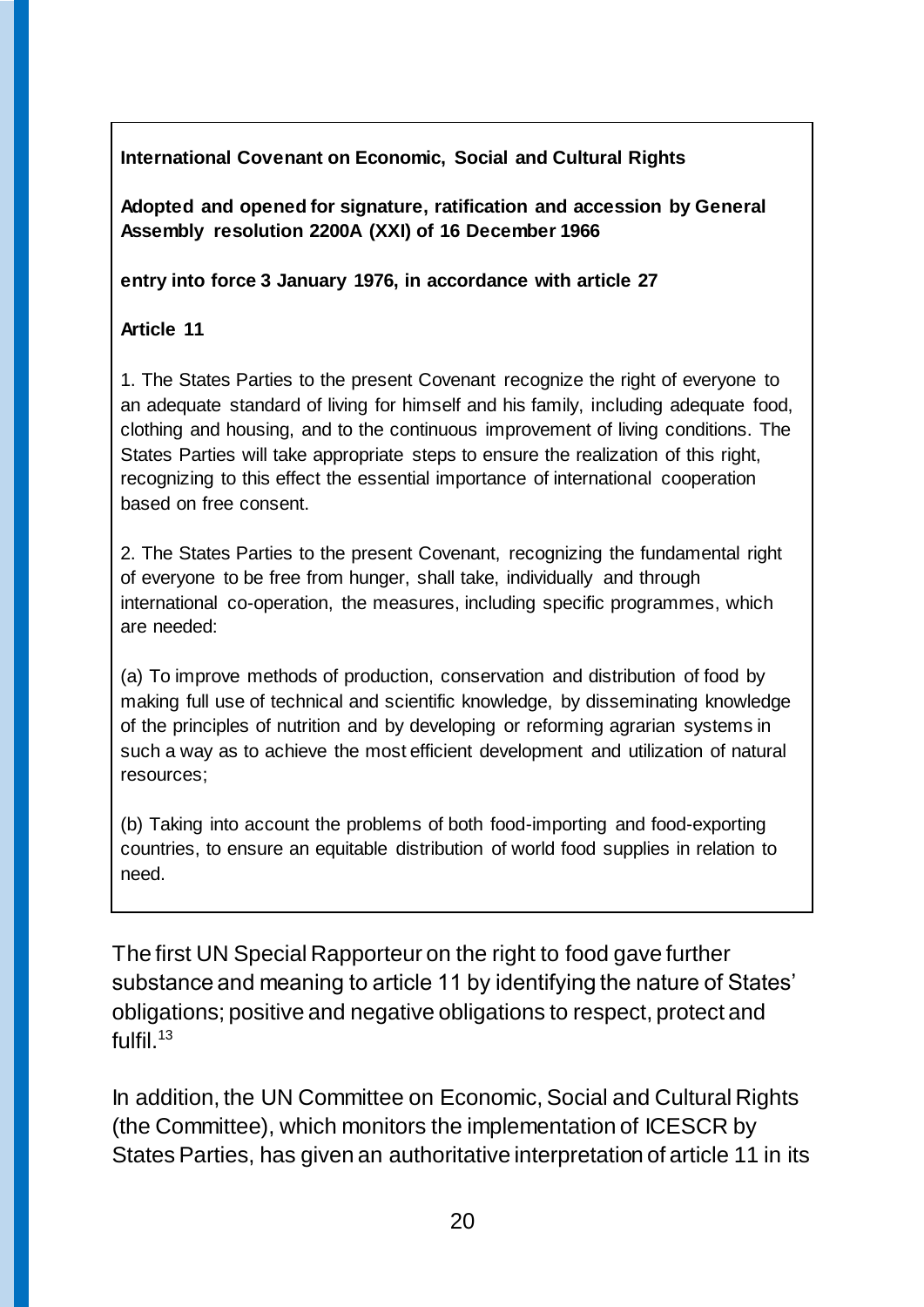General Comment on the right to adequate food.<sup>14</sup> According to the Committee:

'the right to food is realised when every man, woman and child, alone or in community with others, has physical and economic access to adequate food or means for its procurement'.

The right to food can be broken down into the following different elements; namely food must be available, accessible and adequate:

- **Availability** requires food should be available to purchase or from natural resources, either through the production of food, by cultivating land or animals, or through other ways of obtaining food, such as fishing, hunting or gathering.

- **Accessibility** requires economic and physical access to food to be guaranteed.

**Economic accessibility** means that food must be affordable. Individuals should be able to afford food for an adequate diet without compromising on any other basic needs, such as adequate housing. For example, the affordability of food can be guaranteed by ensuring that the minimum wage or social security payments are sufficient to meet the cost of nutritious food and other basic needs.

**Physical accessibility** means that food should be accessible to all, including to the physically vulnerable, such as children, people with illnesses, disabled people or older people. Access to food must also be guaranteed to people in remote areas and to victims of natural disasters such as floods, as well as to prisoners.

**- Adequacy** means that the food must satisfy dietary needs, taking into account the individual's age, living conditions, health, occupation, sex, etc. This means food must contain nutrients necessary for physical and mental development in children. Food which contributes to obesity and other illnesses would also be deemed inadequate.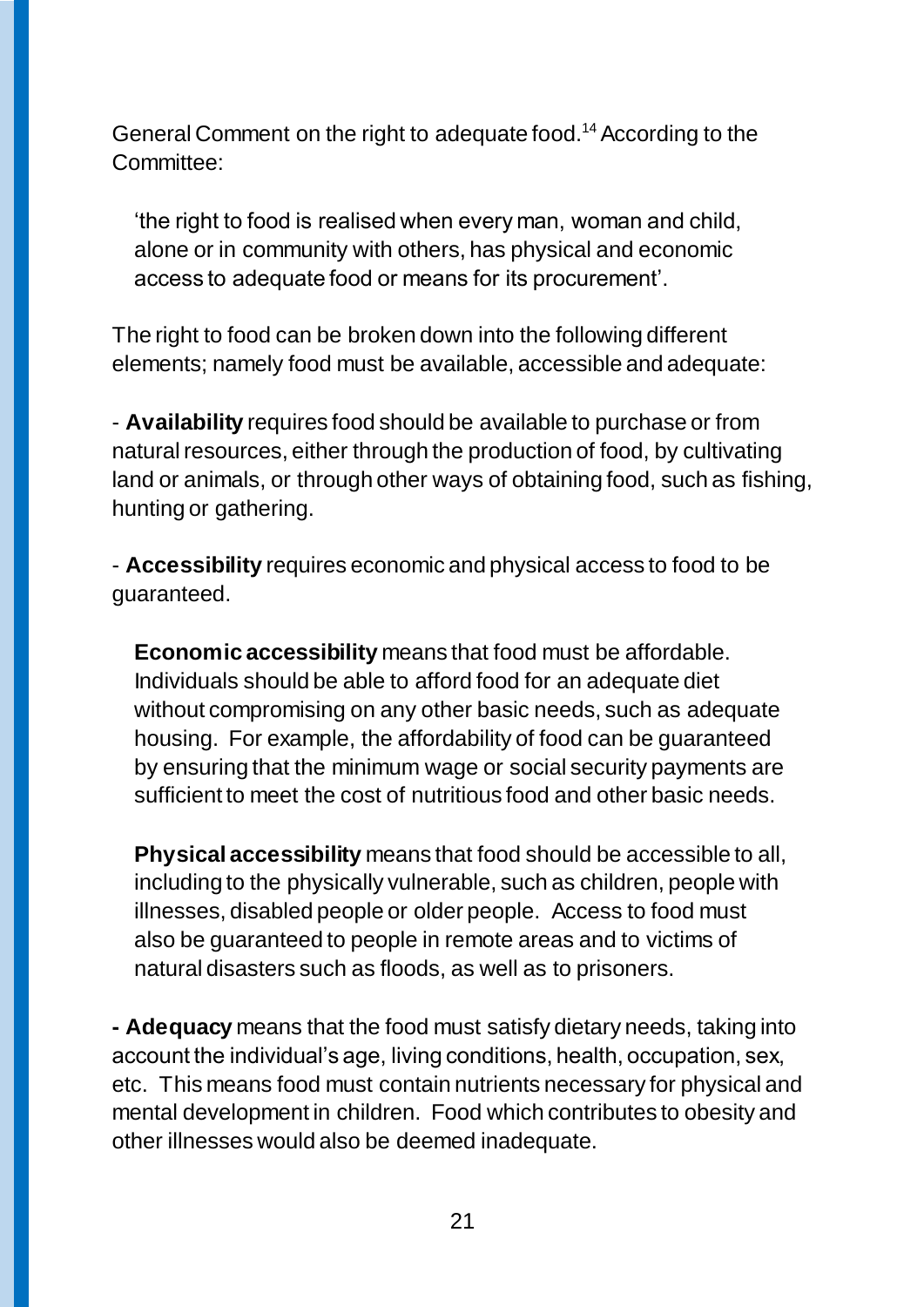Food should be safe for human consumption and free from adverse substances, such as contaminants from industrial or agricultural processes, including residues from pesticides, hormones or veterinary drugs.

Adequate food should also be culturally acceptable.

#### **States' obligations in relation to the right to food**

In general, the obligations of States with regard to international human rights fall into three categories, namely the obligations to **respect**, **protect** and **fulfil**.

#### **The obligation to respect the right to food**

States must respect people's existing access to food and means of obtaining food. This means States must not interfere with, prohibit or prevent access to food. States should also regularly review their national policies and programmes related to food to ensure that they effectively respect the equal right of everyone to food.

#### **The obligation to protect the right to food**

States have to protect individuals' enjoyment of the right to food against violations by third parties (e.g. other individuals, groups, private enterprises and other entities). For example, States should prevent third parties from destroying sources of food by, for instance, polluting land, water and air with hazardous industrial or agricultural products. The obligation to protect also includes ensuring that food put on the market is safe and nutritious. States must therefore establish and enforce food quality and safety standards, and ensure fair and equal market practices.

Furthermore, States should take any legislative and other measures needed to protect people, especially children, from advertising and promotion of unhealthy food so as to support the efforts of parents and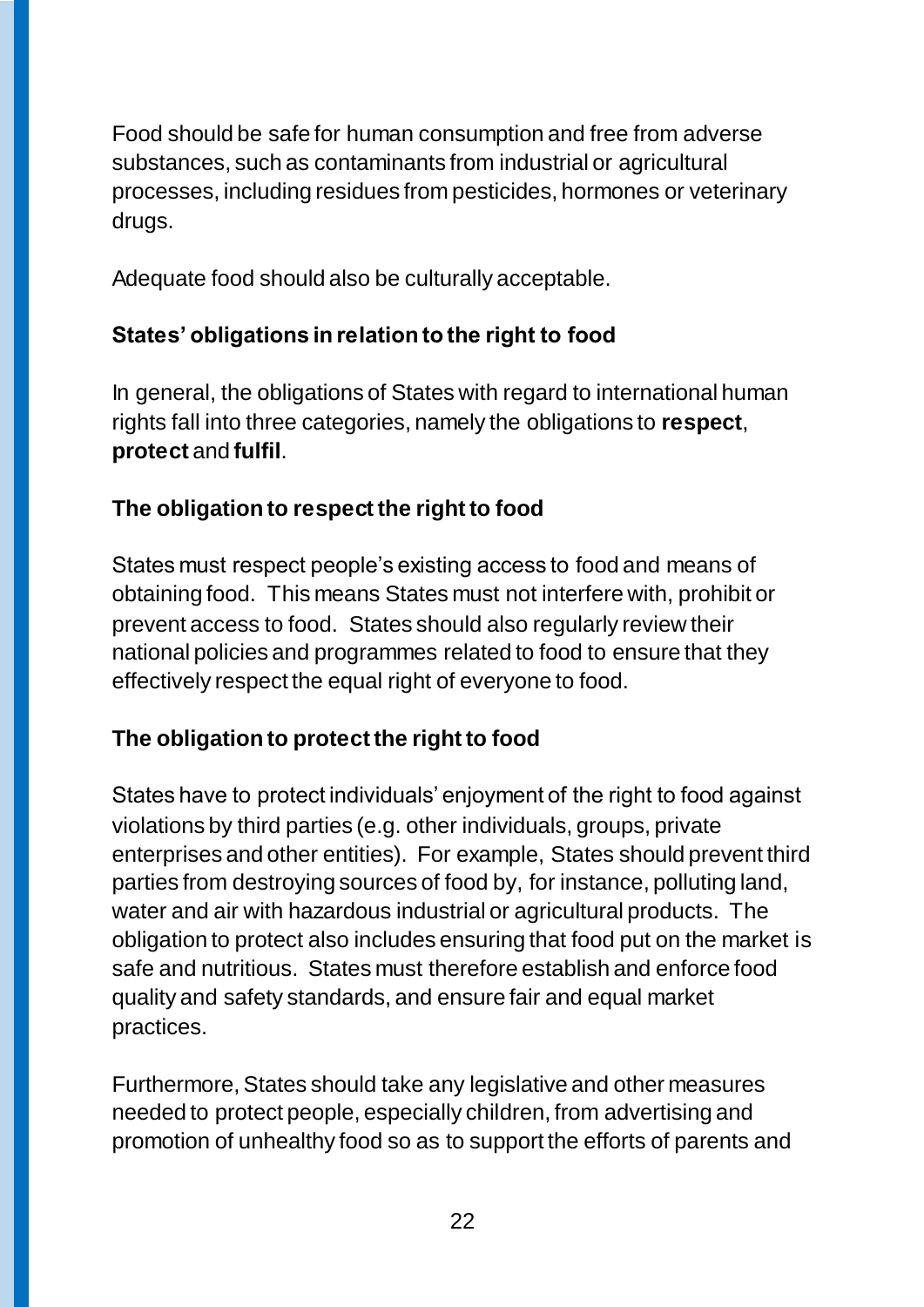health professionals to encourage healthier patterns of eating and physical exercise.

A State must also take into account its international legal obligations regarding the right to food when entering into agreements with other States or with international organisations.

#### **The obligation to fulfil the right to food**

The obligation to fulfil incorporates both an obligation to **facilitate** and an obligation to **provide**. The obligation to fulfil (facilitate) means that States must be **proactive** in strengthening people's access to and use of resources and means of ensuring their livelihoods, including food security. Other possible measures could be implementing and improving food and nutrition programmes.

Facilitating the full realisation of the right to food also requires States to inform people about their human rights and strengthen their ability to participate in development processes and decision-making in connection to food.

Whenever individuals or groups are unable, for reasons beyond their control, to enjoy the right to food by the means at their disposal, States have the obligation to provide it ('fulfil' duty), for example by providing food assistance or ensuring social safety nets for the most deprived people.

#### **General obligations conferred by ICESCR**

Alongside the specific obligations set out in the General Comment on the right to food, States Parties also have a number of **general obligations** with respect to economic, social and cultural rights.

Article 2 (1) of ICESCR provides:

'Each State Party to the present Covenant undertakes to take steps…… to the maximum of its available resources, with a view to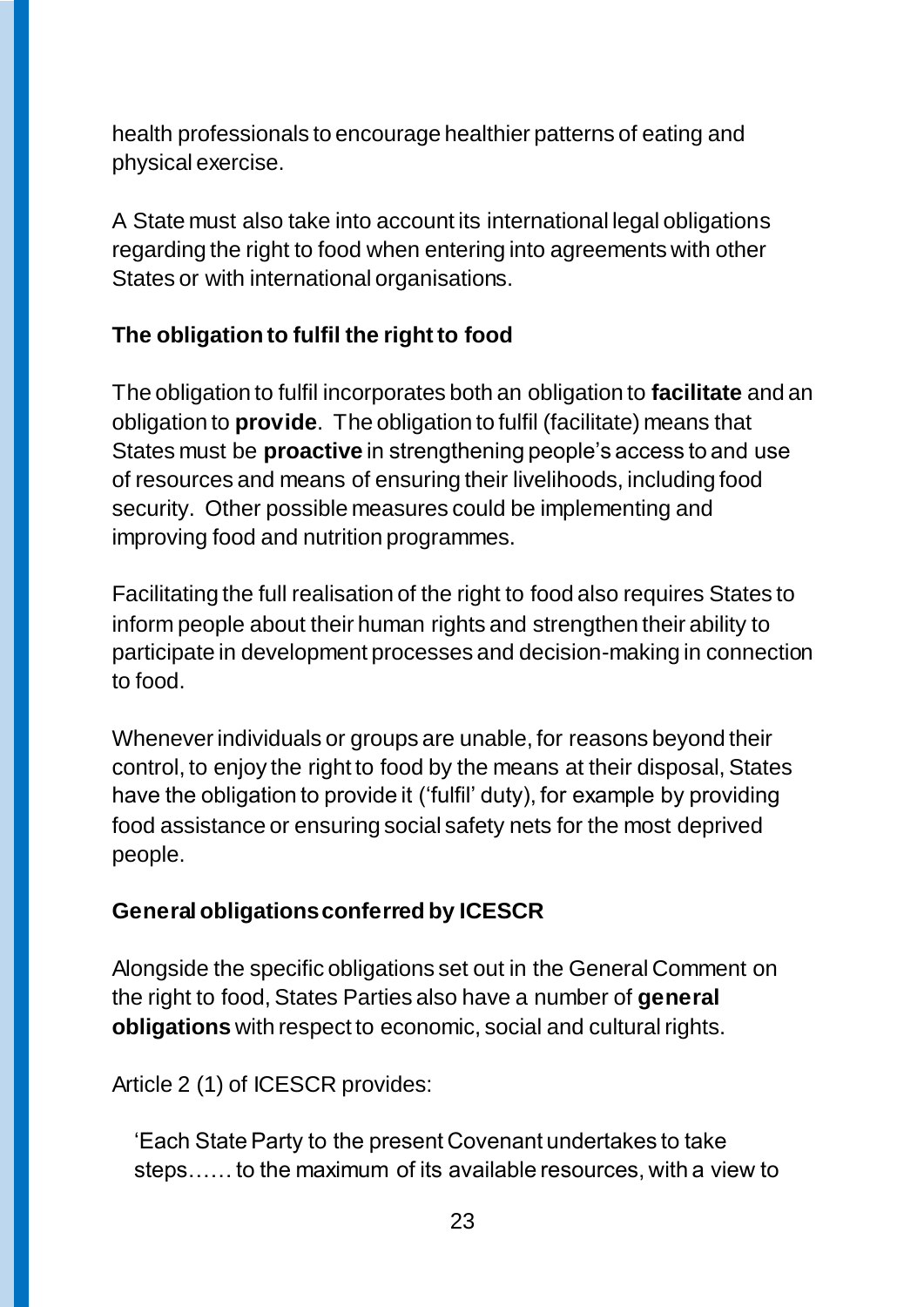achieving progressively the full realization of the rights recognized in the present Covenant by all appropriate means, including particularly the adoption of legislative measures.'

This confers both **immediate** obligations, to meet minimum core standards and 'to take steps' as well as **progressive** obligations to fully realise the right over time within maximum available resources. Resources can be existing resources within a country, as well as those potentially available through reasonable measures (e.g. from international cooperation and assistance). Resources are not only financial, but also human, natural, technological, etc.

Immediate obligations include:

- Protection of a minimum essential level of the right to food: Under the ICESCR, there are obligations considered to be of immediate effect to meet the minimum essential levels of each of the rights, including the right to food. They are called minimum core obligations. For the right to food, States have to ensure the satisfaction of, at the very least, the minimum essential level required to be free from hunger. Even where resources are constrained, the Government must still introduce low-cost and targeted programmes to assist those most in need so that its limited resources are used efficiently and effectively.
- The elimination of discrimination: States must immediately prohibit discrimination in access to food and to the related resources on the basis of race, colour, sex, language, age, religion, political or other opinion, national or social origin, property, birth, disability or other status, and adopt measures to eradicate discrimination on these grounds.
- Obligation to 'take steps': While the full realisation of the right to food may be achieved progressively, steps must be taken towards that goal which are deliberate, concrete and targeted as clearly as possible, using all appropriate means and resources. Examples of such steps are: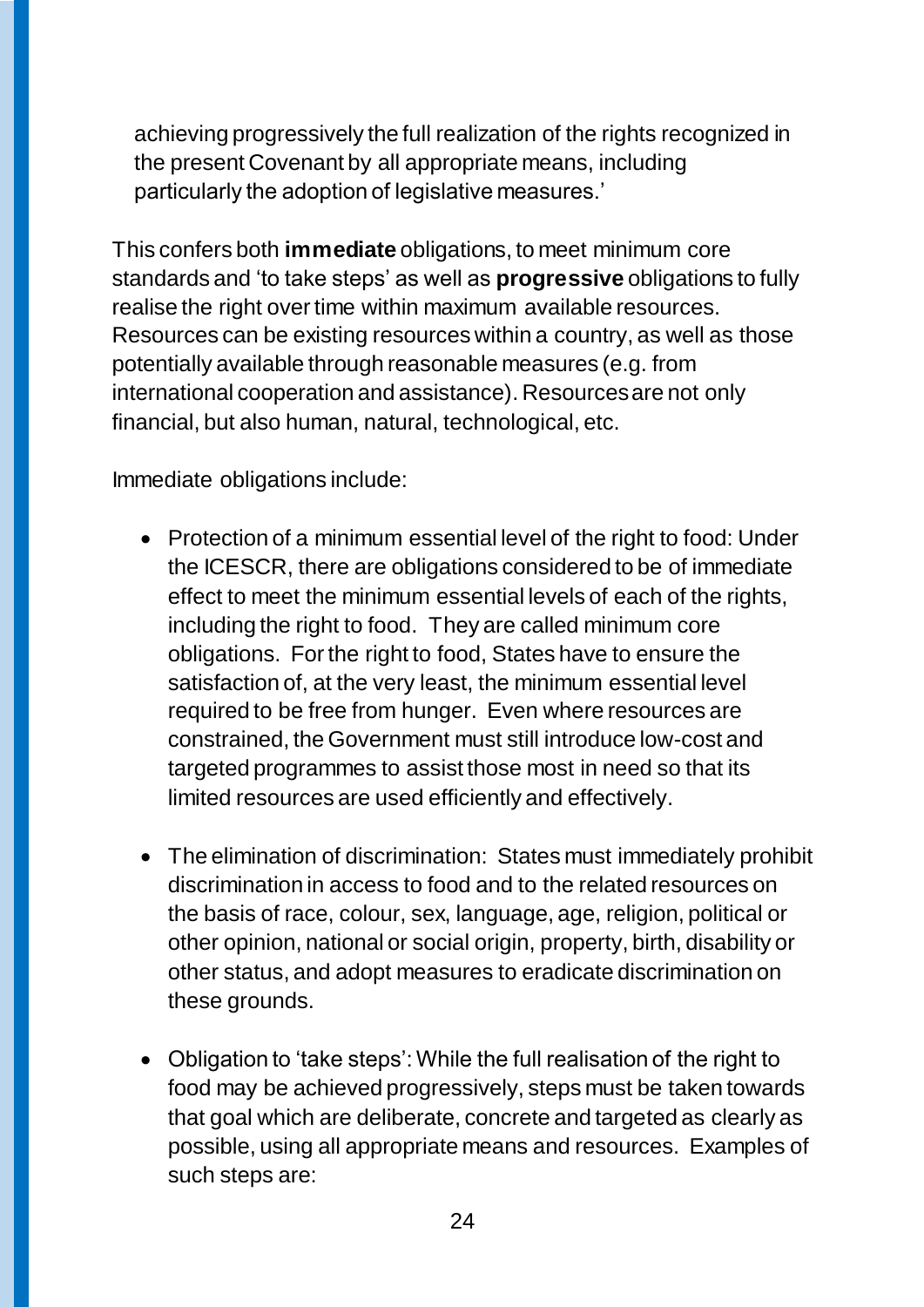- Assessing the state of enjoyment of the right to food, including ensuring adequate mechanisms to collect and assess relevant and suitably disaggregated data;
- Formulating strategies and plans, incorporating indicators, benchmarks and time-bound targets, which are achievable and designed to assess progress in the realisation of the right to food;
- Adopting the laws and policies necessary for the realisation of the right to food or revising the laws and policies which may negatively affect it;
- Establishing the institutional mechanisms necessary for coordinating multi-sectoral efforts to realise the right to food;
- Regularly monitoring the progress made in the realisation of the right to food;
- Establishing recourse mechanisms which can provide remedies for violations of the right to food.
- Prohibition of retrogressive measures: States cannot allow the existing level of fulfilment of the right to food to deteriorate unless there are strong justifications for it.